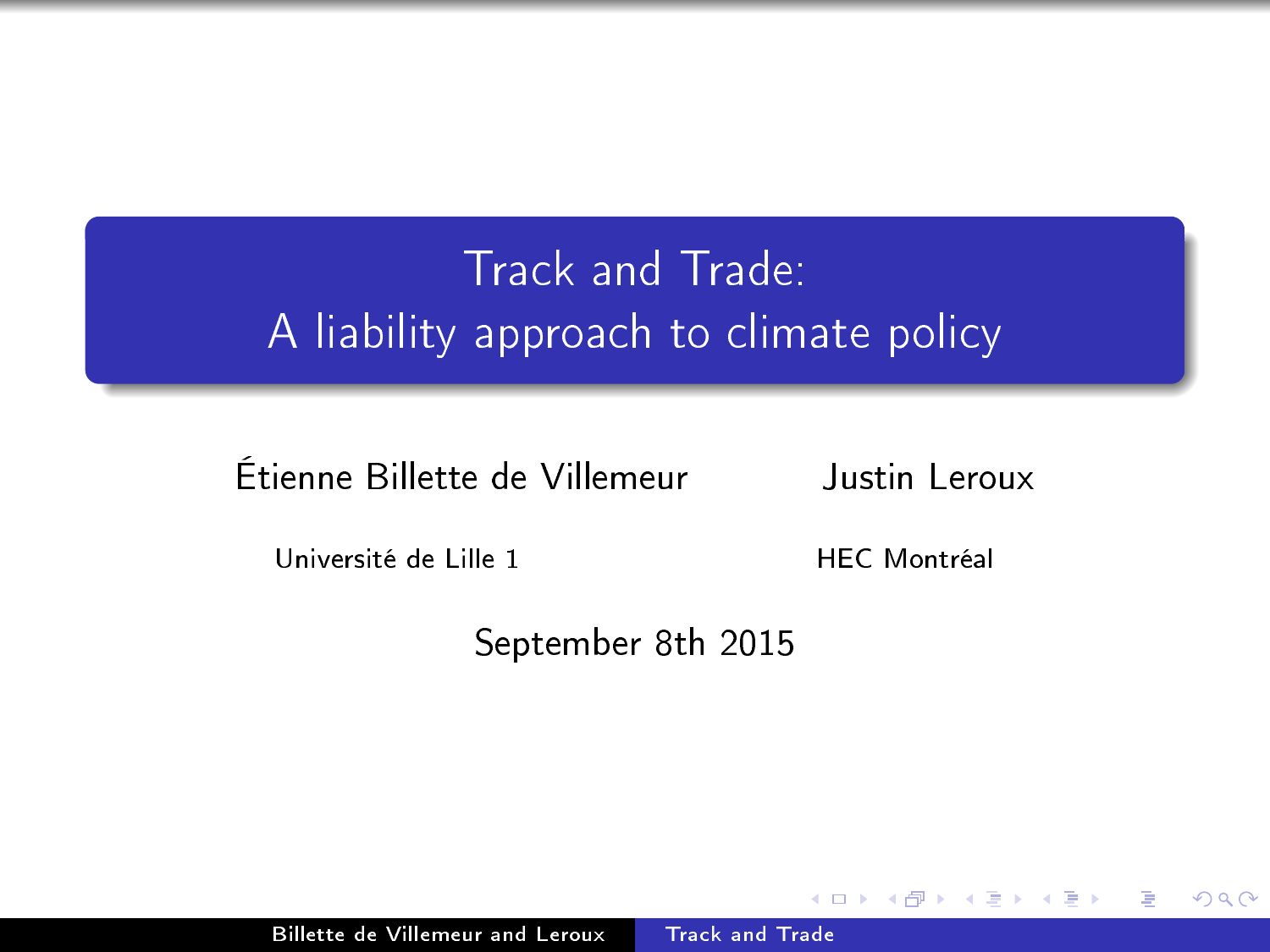<span id="page-1-0"></span>Significant obstacles:

- Agreement on a global tax rate:
	- Heterogeneity in beliefs about future damage
	- Heterogeneity in discount factors
- Political acceptability
	- Asks emitters to pay today for damage that may or may not happen to future generations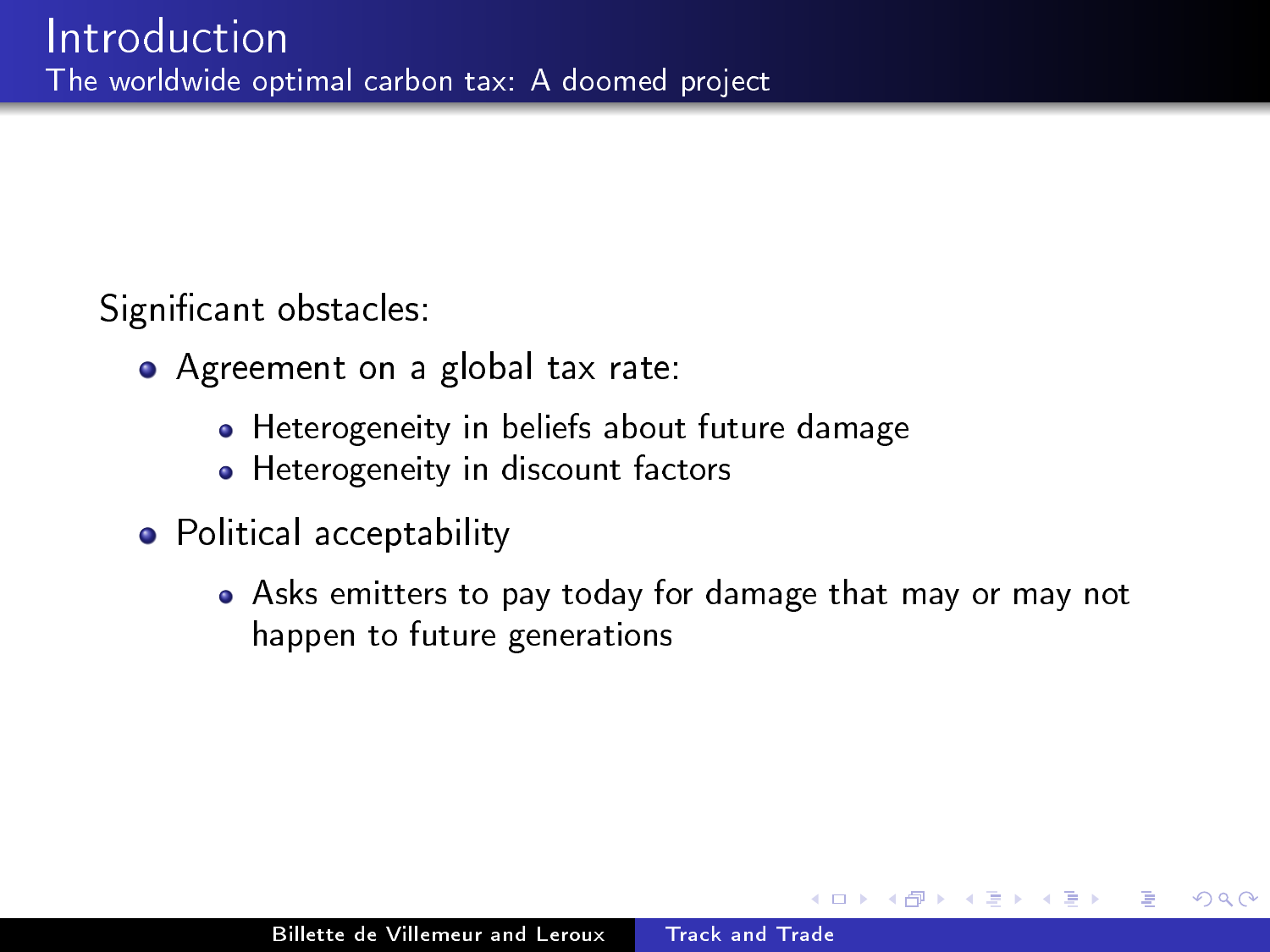## <span id="page-2-0"></span>Where carbon is taxed (World Bank 2014)

| Country / Jurisdiction | Tax rate (rough USD equivalent) |
|------------------------|---------------------------------|
| Australia              | \$20 per tCO2e (revoked)        |
| British Columbia       | \$24 per tCO2e (2014)           |
| Costa Rica             | 3.5% tax on fossil fuels        |
| Denmark                | \$31 per tCO2e (2014)           |
| Finland                | \$39 per tCO2e (2013)           |
| France                 | \$8 per tCO2e (2014)            |
| Iceland                | \$10 per tCO2e (2014)           |
| Ireland                | \$23 per tCO2e (2013)           |
| Japan                  | \$2 per tCO2e (2014)            |
| Mexico                 | $<$ \$4 per tCO2e (2014)        |
| Norway                 | \$4-69 per tCO2 (2014)          |
| South Africa           | \$10 per tCO2e (2016*)          |
| Sweden                 | \$168 per tCO2e (2014)          |
| Switzerland            | \$68 per tCO2e (2014)           |
| UΚ                     | \$15.75 per tCO2e (2014)        |

Billette de Villemeur and Leroux [Track and Trade](#page-0-0)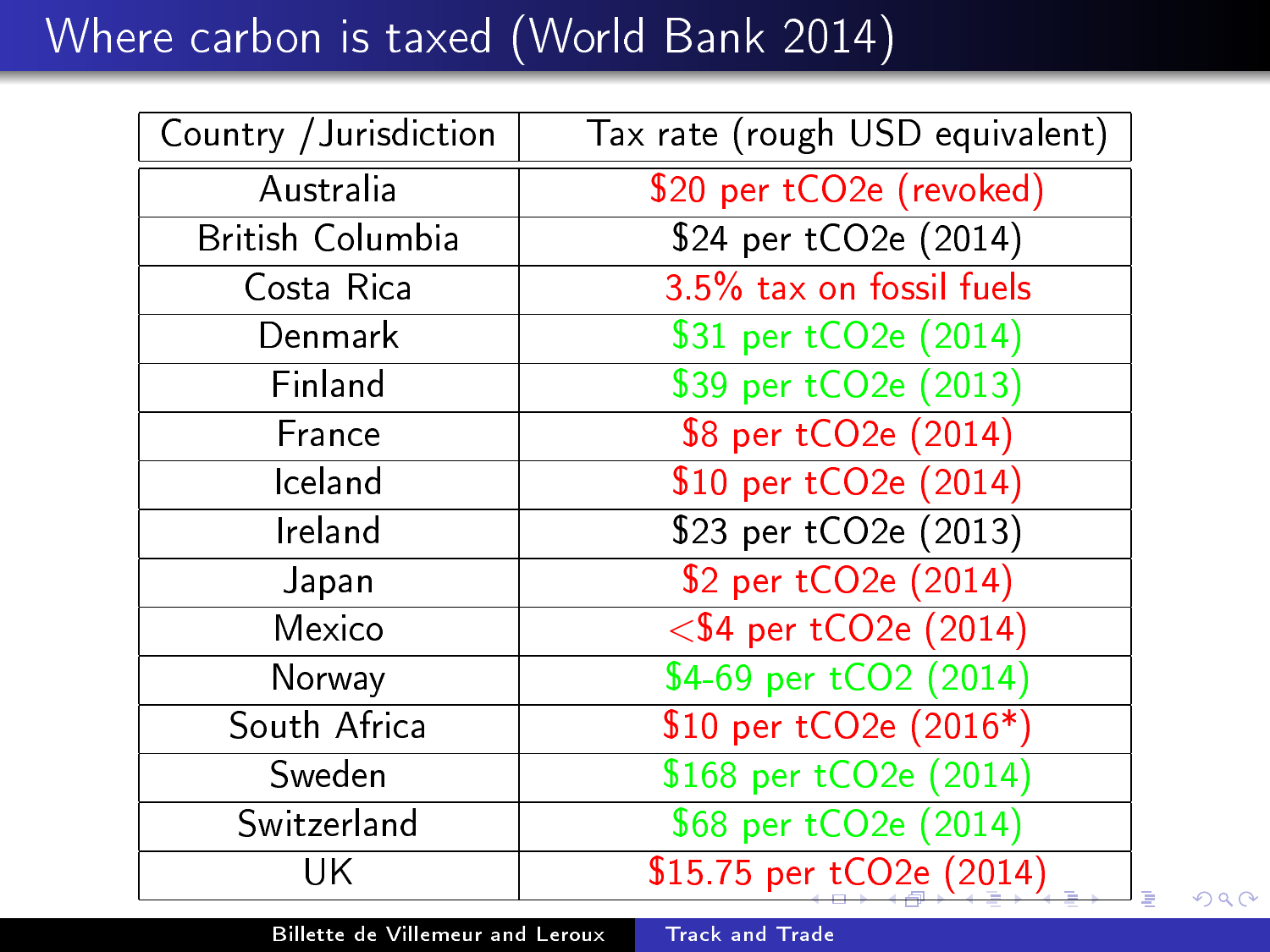<span id="page-3-0"></span>Willingness to pay in the US population (Jenkins, 2014):

 $\bullet$  \$2-\$8 per tCO2

Social cost of carbon (US Government, 2013):

• \$37 per tCO2e and growing over time (in 2007 dollars)

Cap-and-trade programs suffer from the same drawbacks, if not more. (Hsu, 2011)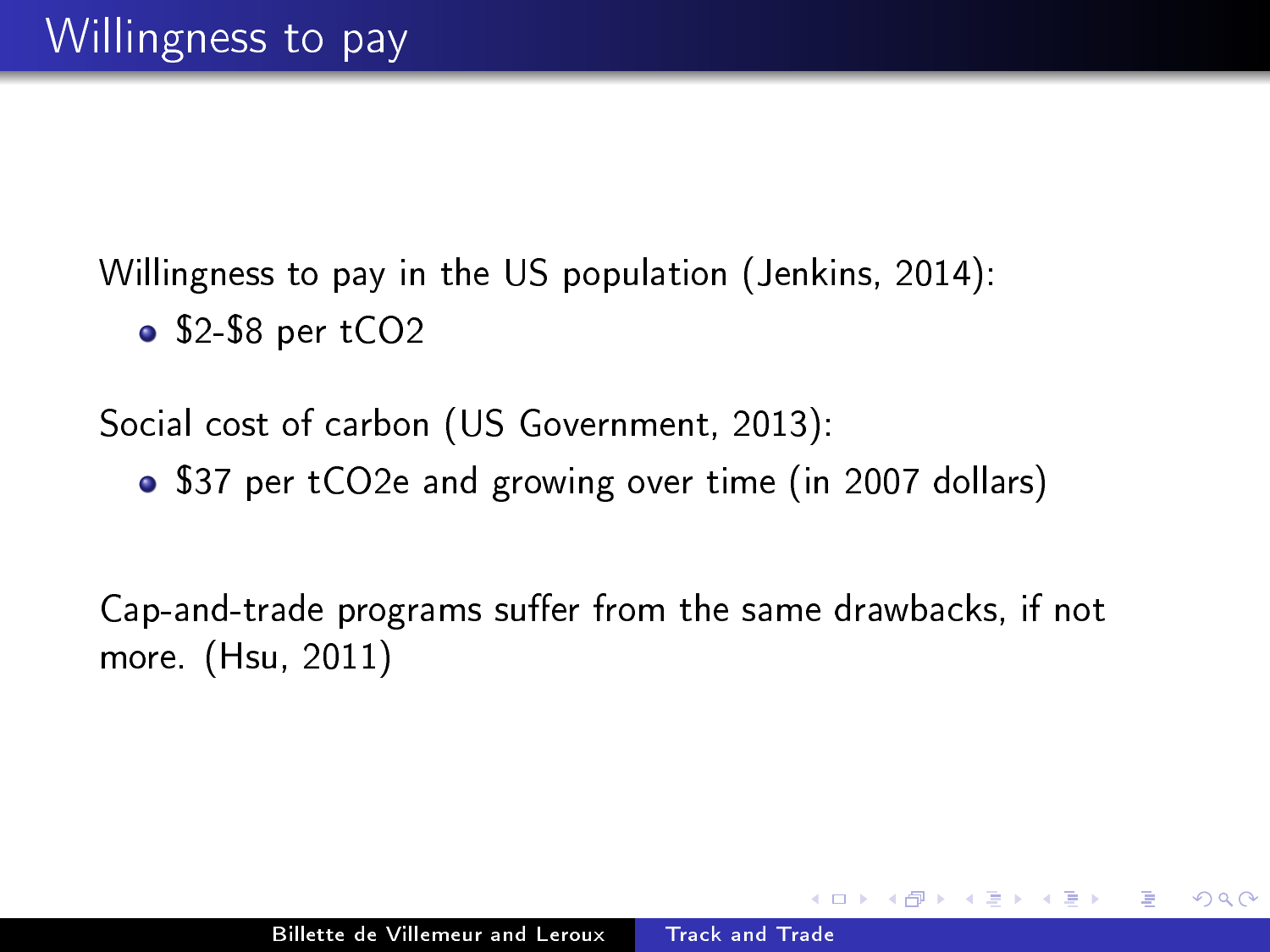## Classical Pigovian taxation

Two-period illustration with single decision-maker:

- $\bullet$  Utility  $u(e)$  from emitting e units of CO2 in Period 1;
- **Emissions lead to**  $d \times e$  **damage in Period 2;**
- $\bullet$  Discount factor  $\beta$ .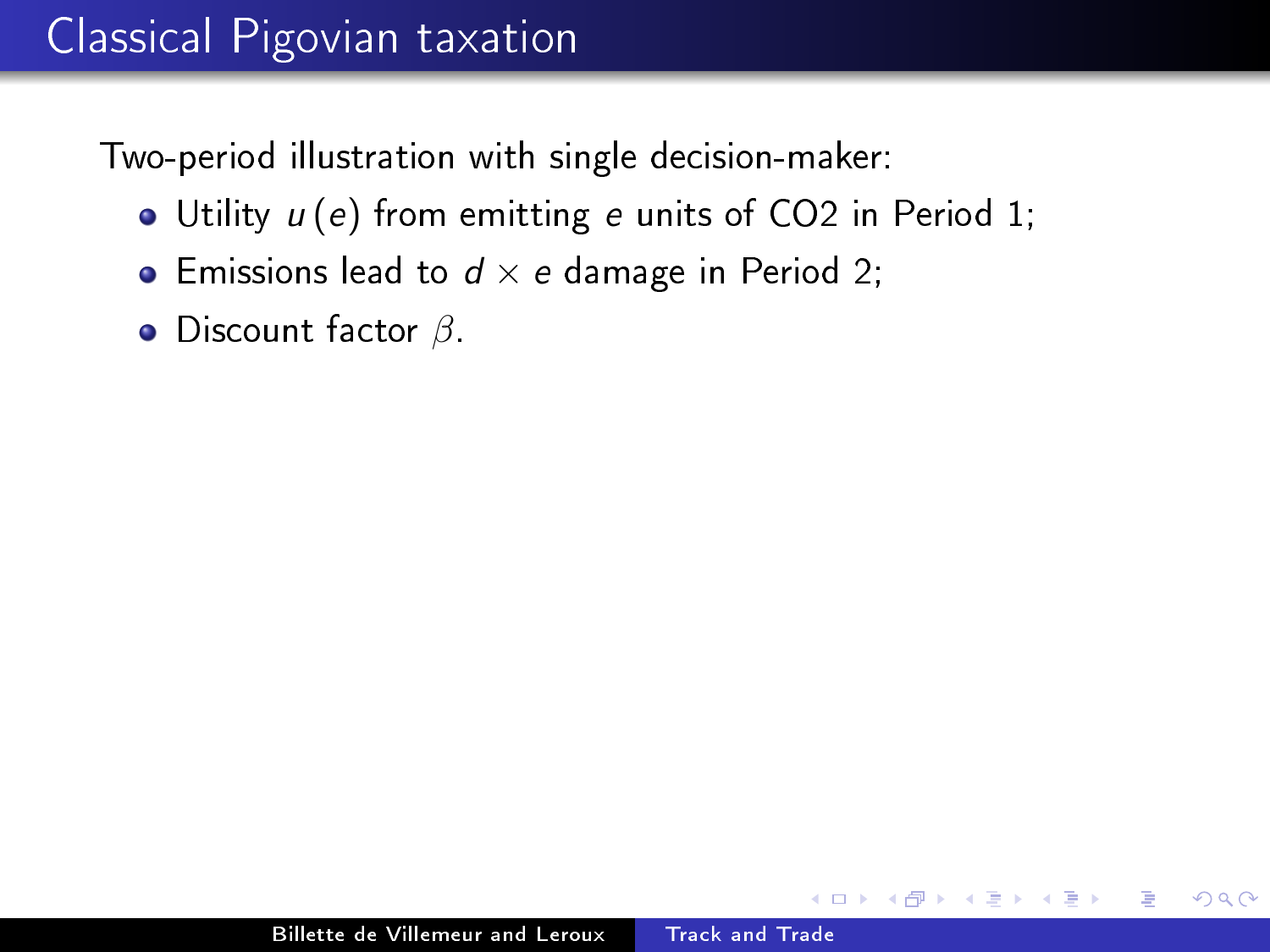## Classical Pigovian taxation

Two-period illustration with single decision-maker:

- $\bullet$  Utility  $u(e)$  from emitting e units of CO2 in Period 1;
- **•** Emissions lead to  $d \times e$  damage in Period 2;
- $\bullet$  Discount factor  $\beta$ .

Carbon tax asks emitter to pay  $(\beta d)$  per unit of emissions. DM's objective is to maximize Period-1 payoff:

$$
\max u(e) - (\beta d) e.
$$

First-best emissions pattern is achieved:

 $u'(e^*) = \beta d.$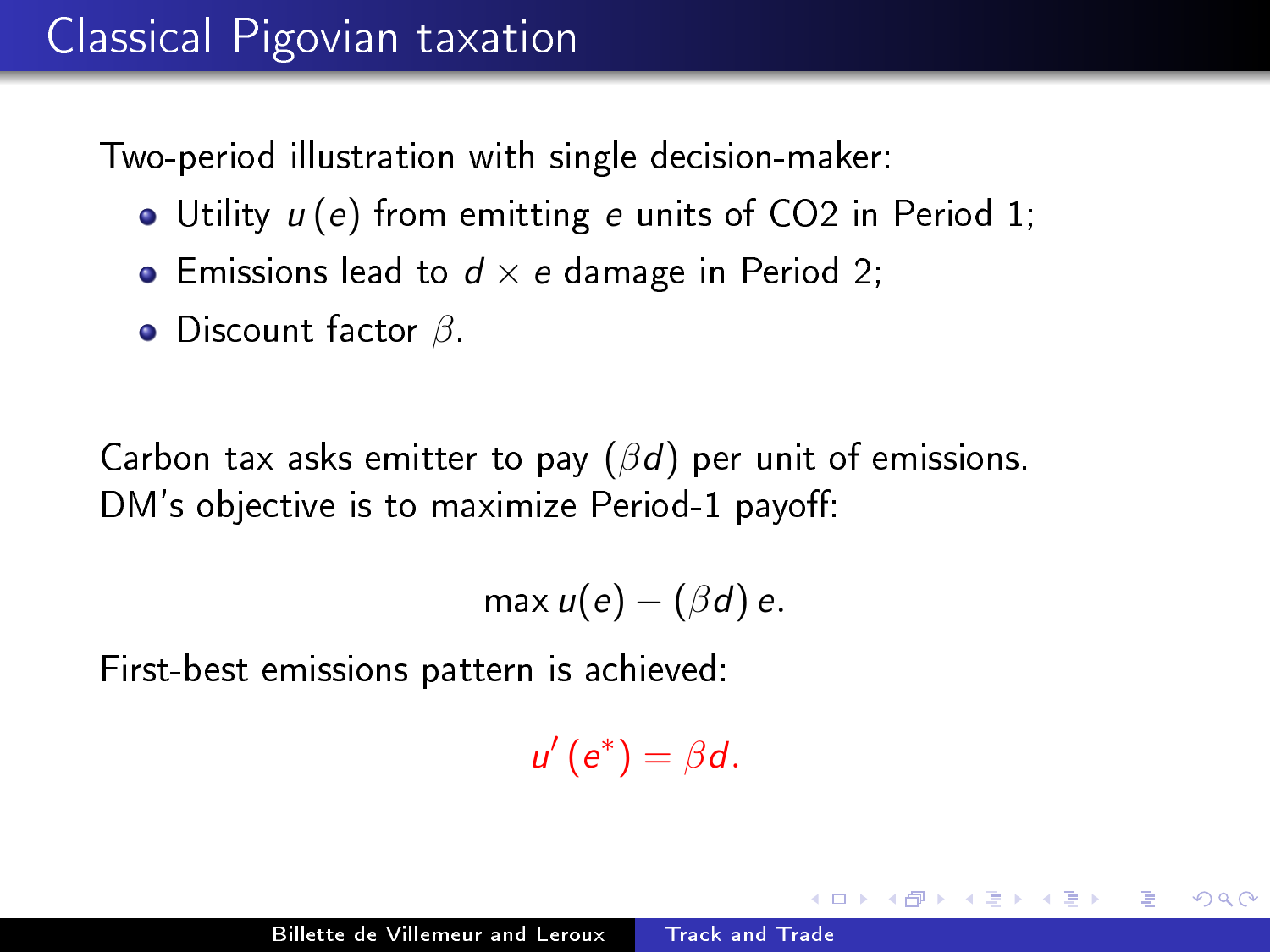Instead, suppose DM is asked to pay the (undiscounted) damage  $(d \times e)$  when it occurs in Period 2.

 $\Omega$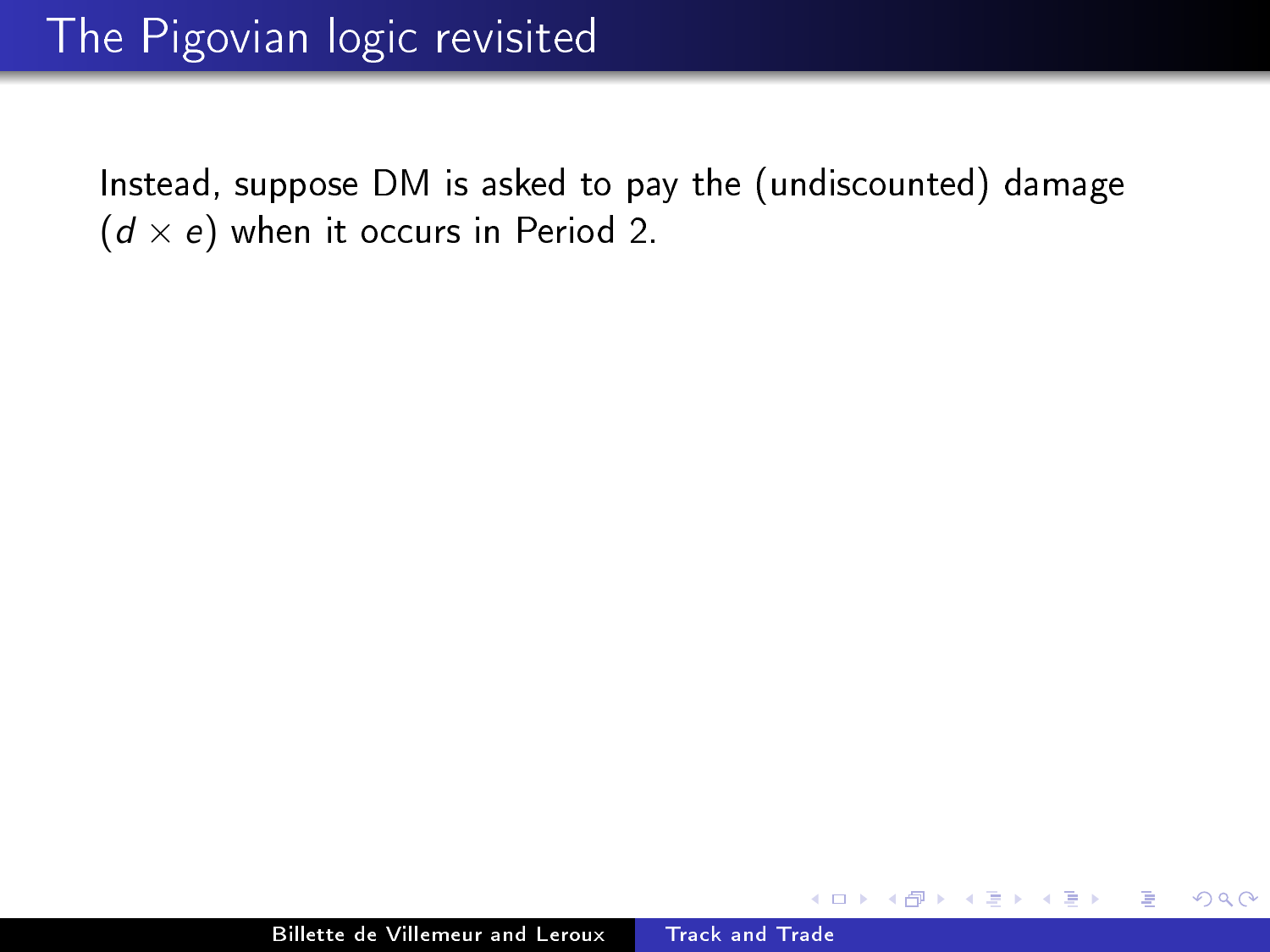Instead, suppose DM is asked to pay the (undiscounted) damage  $(d \times e)$  when it occurs in Period 2.

DM's objective is to maximize discounted sum of payoffs:

max  $u(e) - \beta(de)$ .

First-best emissions pattern is still achieved:

 $u'(e^*) = \beta d.$ 

 $200$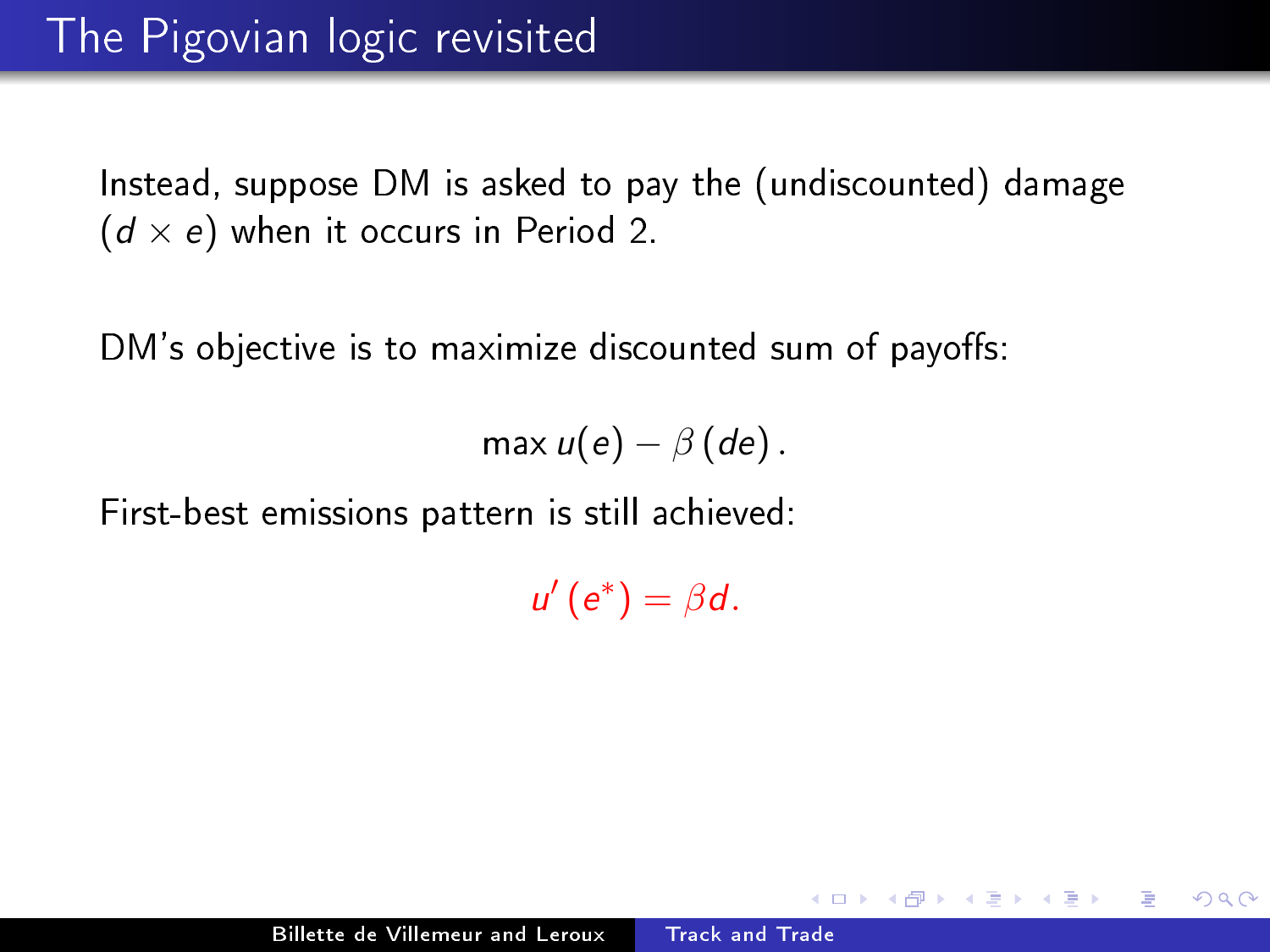Instead, suppose DM is asked to pay the (undiscounted) damage  $(d \times e)$  when it occurs in Period 2.

DM's objective is to maximize discounted sum of payoffs:

max  $u(e) - \beta(de)$ .

First-best emissions pattern is still achieved:

 $u'(e^*) = \beta d.$ 

つくい

Main intuition

Pigovian taxation need not exact full payment upon emitting.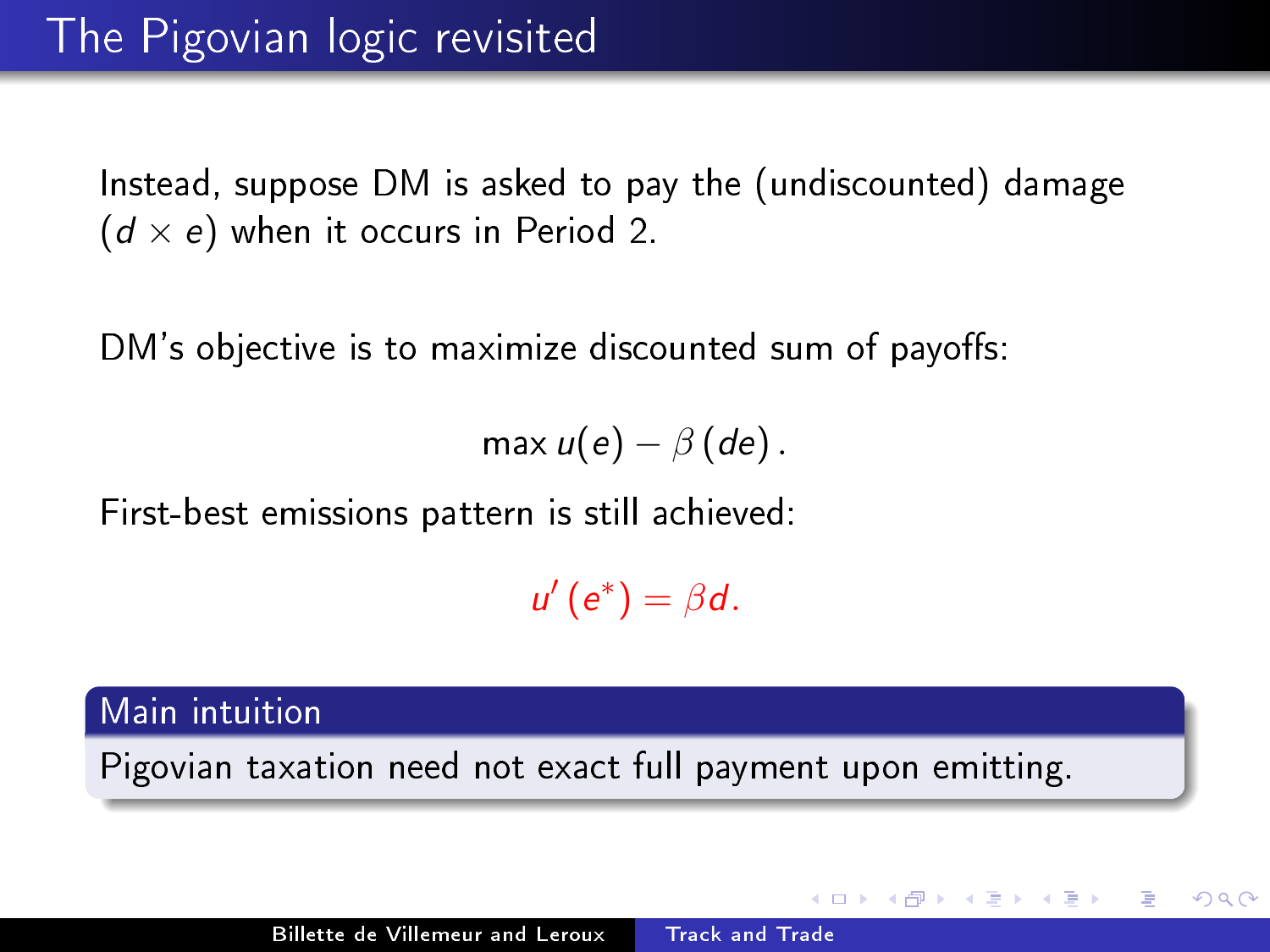- Emitting CO2 would be accompanied by the issuance of a carbon liability;
- Countries would be made liable to pay over time as climate damage occurs;
- Debt would be owed to an international climate fund;
- Liabilities would not expire but would decay at the rate of atmospheric CO2.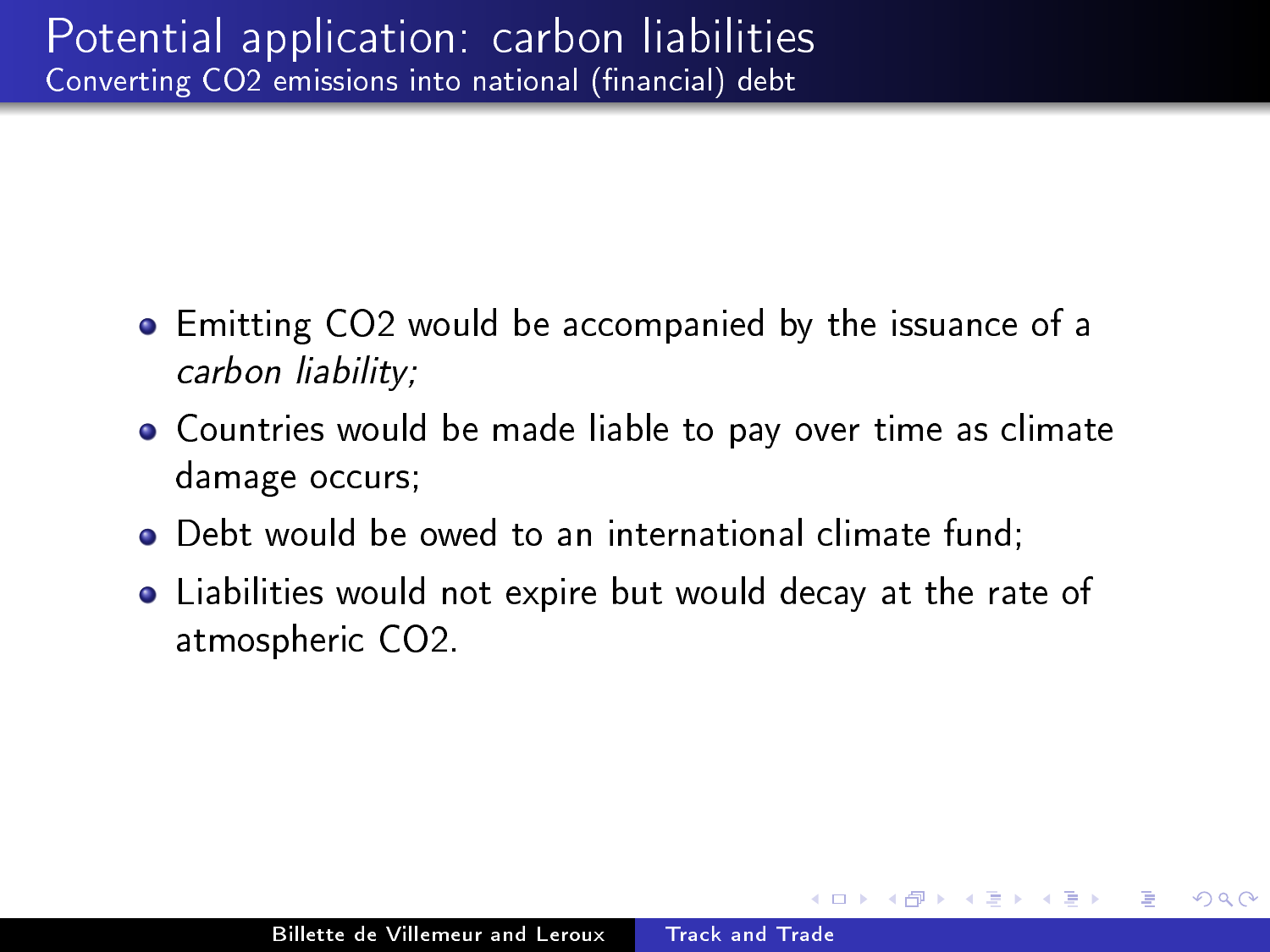$X$ : quantity of liabilities sold by DM p: liability market price C: convex cost of holding climate debt

DM maximizes the objective:

$$
\max_{e,X} u(e) - \beta d(e-X) - pX - C[p(e-X)]
$$

 $200$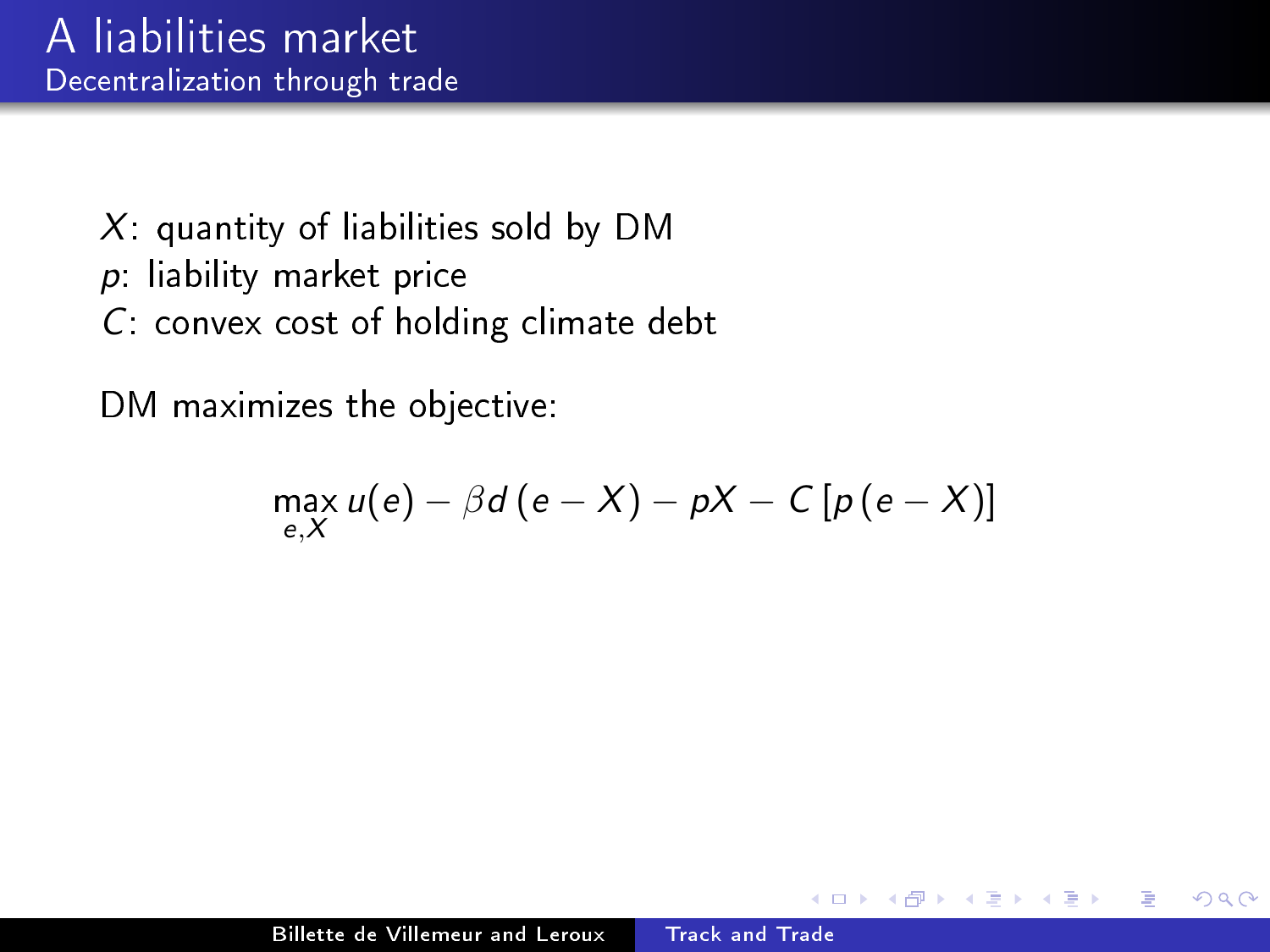$X$ : quantity of liabilities sold by DM p: liability market price C: convex cost of holding climate debt

DM maximizes the objective:

$$
\max_{e,X} u(e) - \beta d(e-X) - pX - C[p(e-X)]
$$

Optimizing in  $e$  and  $X$  yields:

$$
e: u'(e) = \beta d + pC'[p(e-X)]
$$
  

$$
X: p = \beta d + pC'[p(e-X)]
$$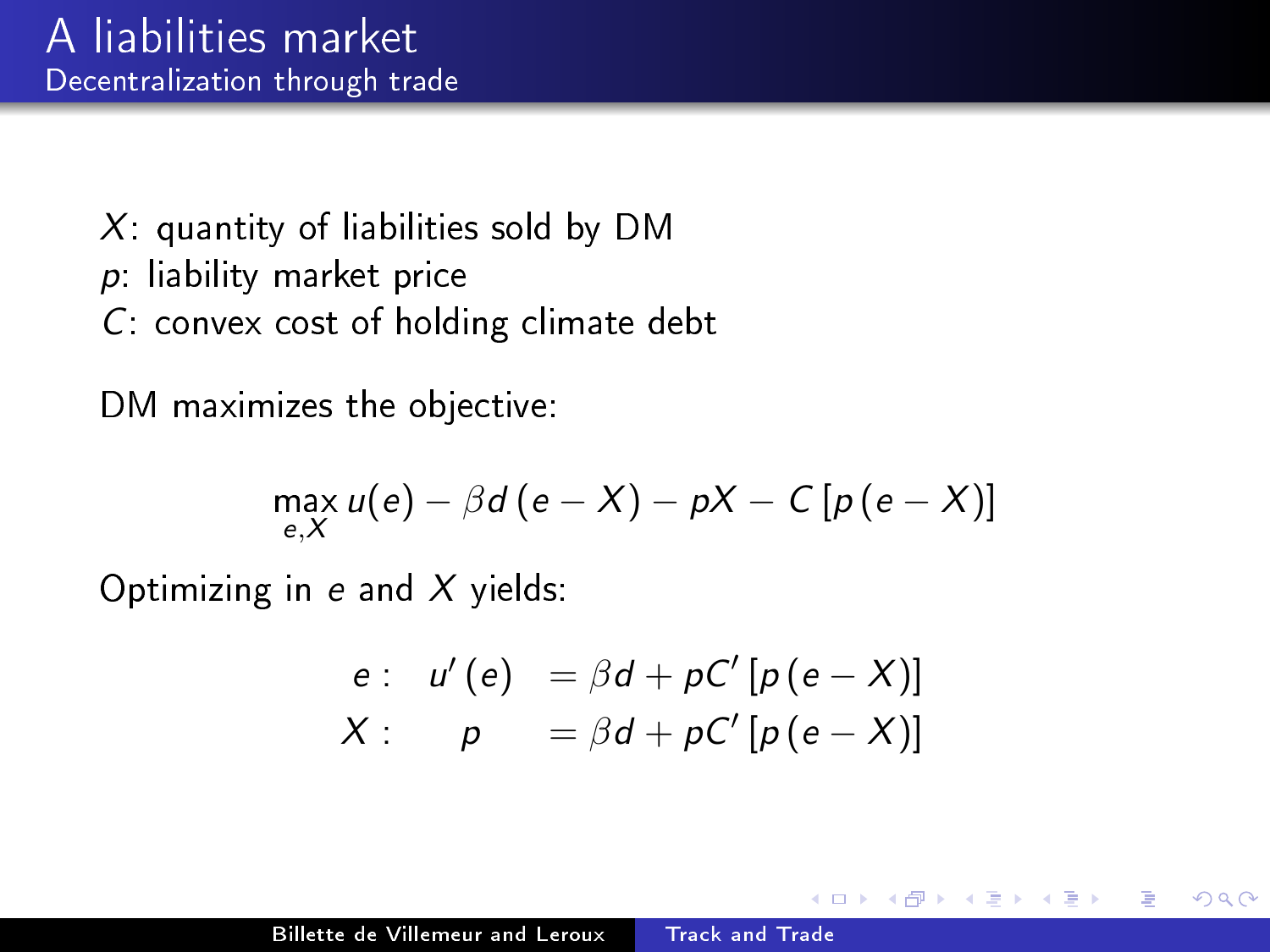- Green accounting and stakeholder value (Weitzman, 1976; Hartwick, 1990; Cairns, 2004; Cairns and Lasserre, 2006; Magill et al., 2013)
- Alternative to carbon tax involving a climate fund (Gersbach and Winkler, 2012)
- Liabilities as a means to cooperation (Gampfer, 2014; Gampfer, Gsottbauer and Delas, 2014)
- Cost-sharing literature: policy should mimic the cost structure (e.g., Moulin, 2002)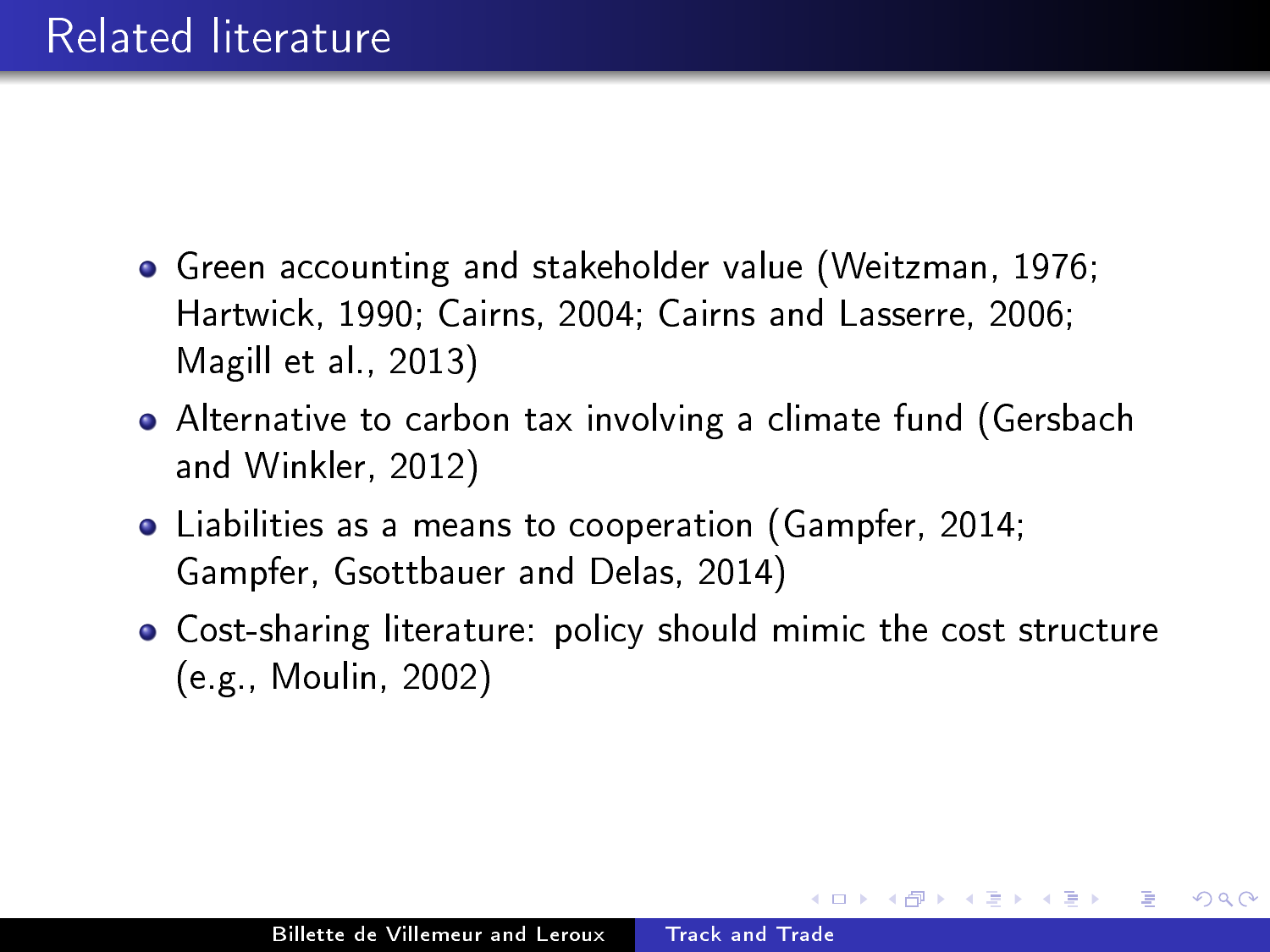- Regulation (taxation) is costly even in the absence of damage, whereas liabilities only kick in when harm actually occurs. (Calabresi, 1970; Shavell, 2011)
- On the other hand, a liability approach is typically more informationally demanding because it requires establishing tort (Kolstad et al, 1990; Shavell, 2011).

Hence, a liability approach is likely to be more appropriate in situations where damage is highly uncertain but where its source can be easily established.

This is precisely the case of climate change:

- The magnitude of future damage is typically unknown;
- but the responsibility of countries towards CO2 concentration can be readily established.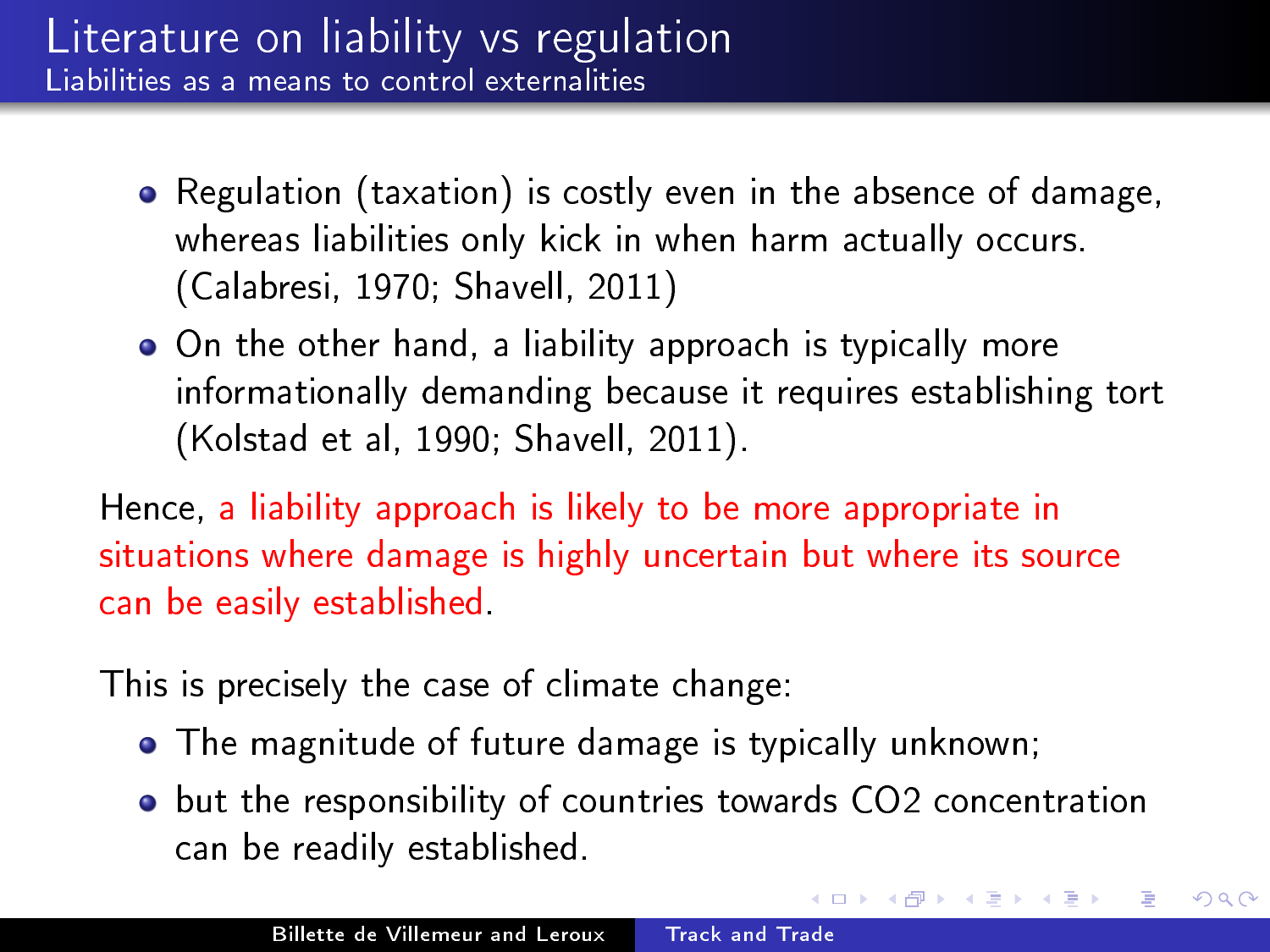- $\left\{X^i_t\right\}_{t=0}^{+\infty}$ : emission flow of country *i*;
- Stock of CO2 due to country i's emissions, accounting for decay:

$$
Z_t^i = \sum_{s=0}^t \gamma^s X_s^i :
$$

 $Z_t = \sum_i Z_t^i$  : total stock of CO2 in the atmosphere at date  $t$ ; Flow of (stochastic) damage borne by all countries:

$$
\left\{D_t(Z_t)\right\}_{t=0}^{+\infty} = \left\{\sum_i D_t^i(Z_t)\right\}_{t=0}^{+\infty}
$$

 $200$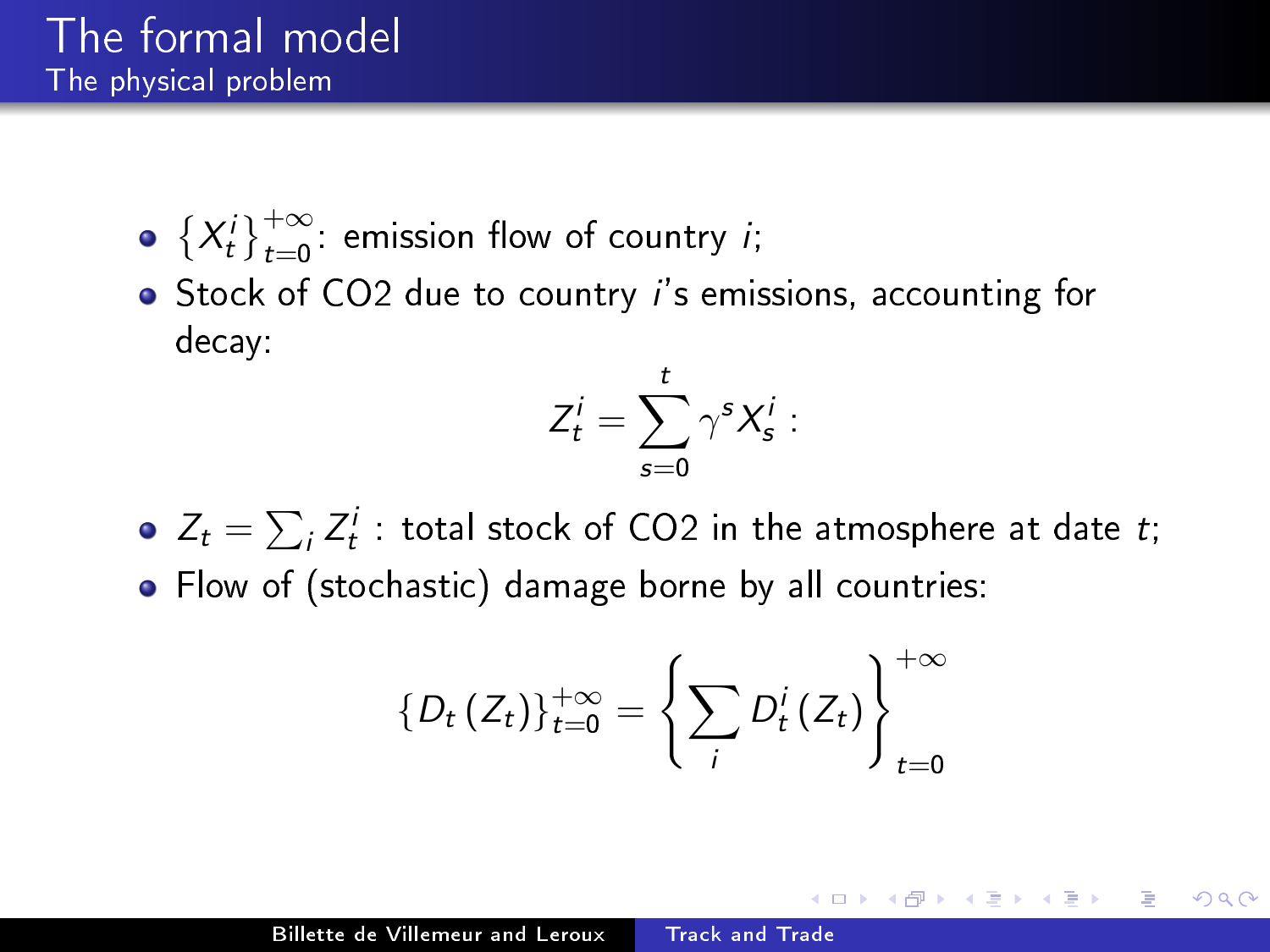**Principle:** Each period, countries are required to contribute  $\mu_t Z_t^j$ to an international climate fund, where  $\mu_t = \frac{\partial D_t}{\partial Z_t}$  $\frac{\partial D_t}{\partial Z_t}$ , the <u>current</u> marginal damage.

 $200$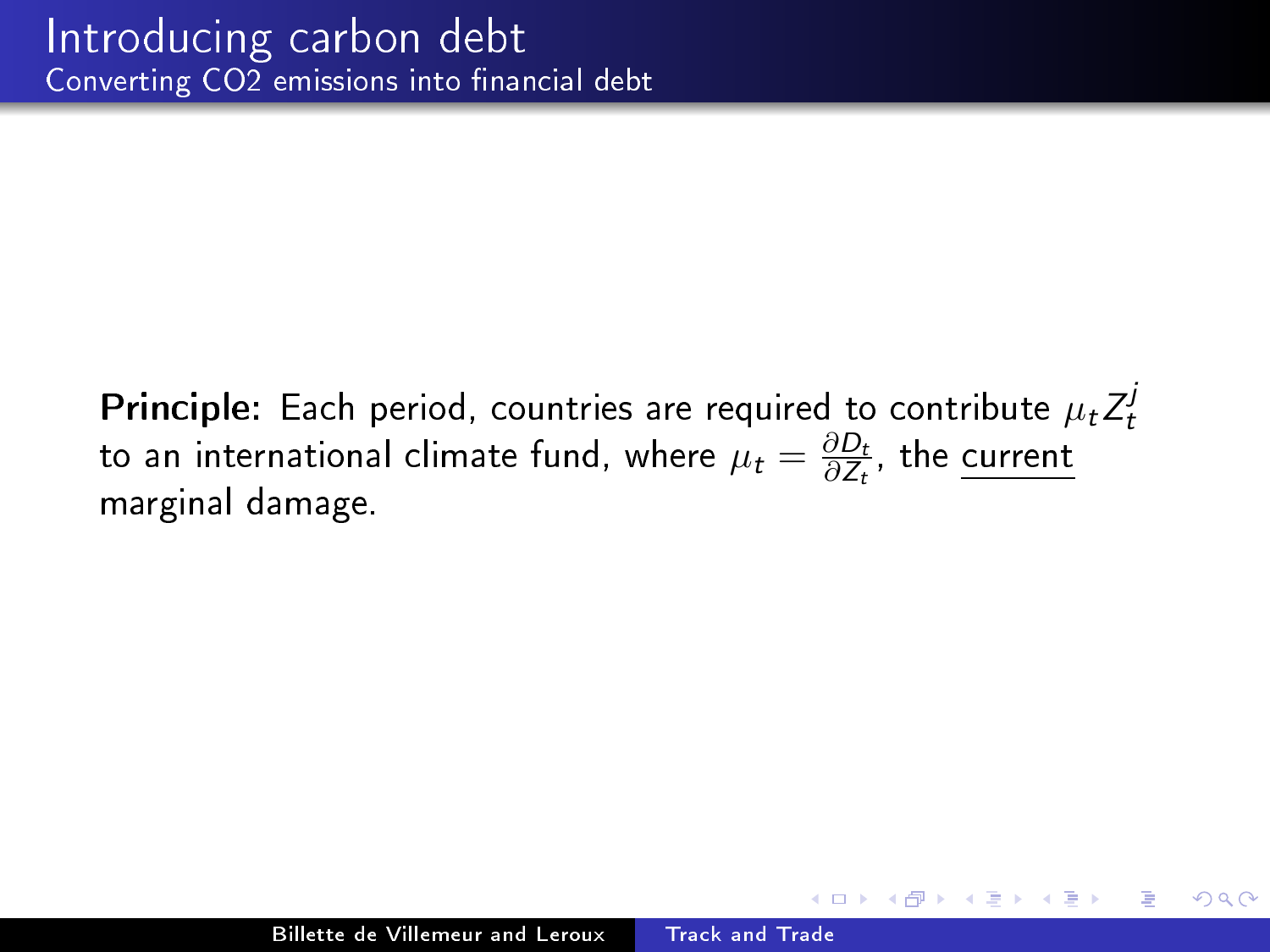#### Proposition 1

Such a carbon debt scheme yields first-best emission patterns.

Proof. Country *i* evaluates its present expected net benefit as:

$$
PENB_i = \mathbb{E}_{t=0} \left[ \sum_{t=0}^{+\infty} \beta^t \left\{ B_t^i \left( X_t^i \right) - \mu_t Z_t^i \right\} \right]
$$

where  $B_t^i\left(X_t^i\right)$  is the per-period benefit of country  $i$  resulting from its emissions in the current period. Country i then chooses an emissions stream such that:

$$
\frac{\partial B_t^i}{\partial X_t^i} = \mathbb{E}_t \left[ \sum_{s=t}^{+\infty} \beta^{s-t} \mu_s \frac{\partial Z_s^i}{\partial X_t^i} \right] = \mathbb{E}_t \left[ \sum_{s=t}^{+\infty} (\beta \gamma)^{s-t} \frac{\partial D_s}{\partial Z_s} \right] \equiv \tau_t.
$$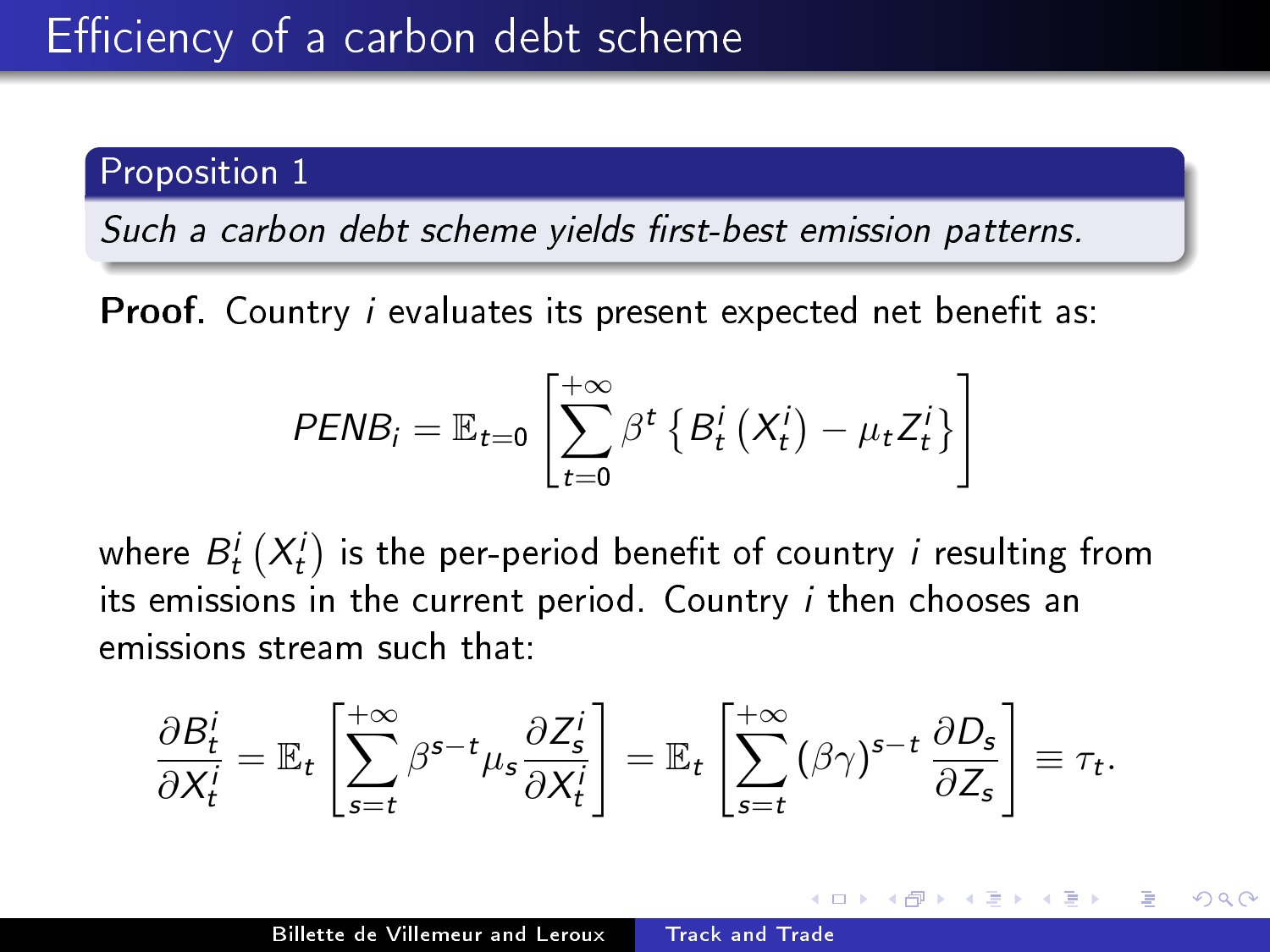Only information required, on top of emission history of countries, is:

$$
\mu_t = \frac{\partial D_t}{\partial Z_t}.
$$

- While no trivial task, it is far less daunting to be working with observed data than with predictions over many decades.
- By comparison, the information required to implement an efficient carbon tax, is the expected, discounted sum of the marginal impacts of current emissions on future climate damage:

$$
\tau_t \equiv \mathbb{E}_t \left[ \sum_{s=t}^{+\infty} (\beta \gamma)^{s-t} \, \frac{\partial D_s}{\partial Z_s} \right].
$$

つくへ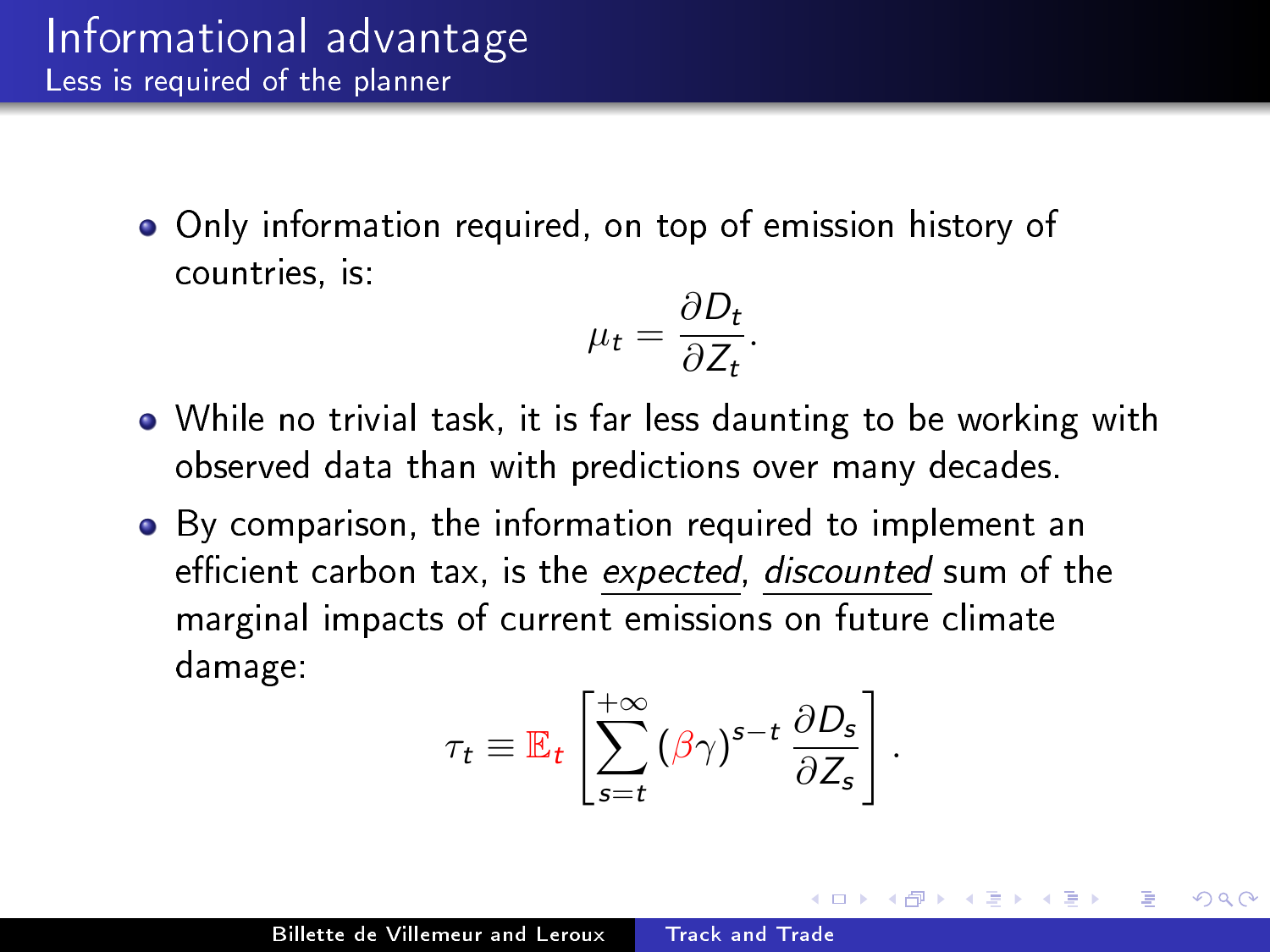While less information is required of the planner, countries themselves have to make forecasts and take position regarding their own discount factor;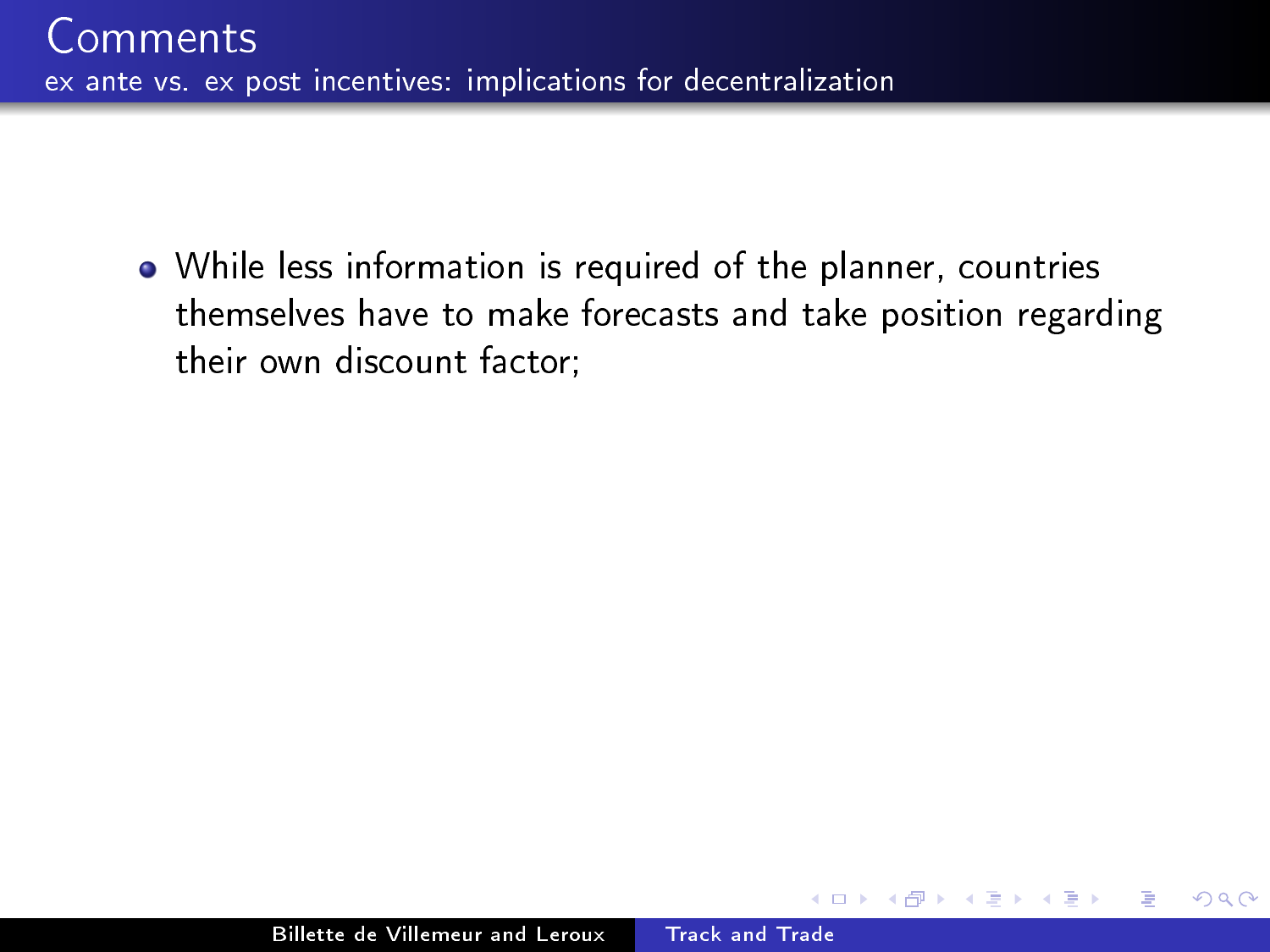- While less information is required of the planner, countries themselves have to make forecasts and take position regarding their own discount factor;
- This is actually a good thing as it allows for greater decentralization (i.e., greater disagreement) rather than having to reach consensus on such difficult issues;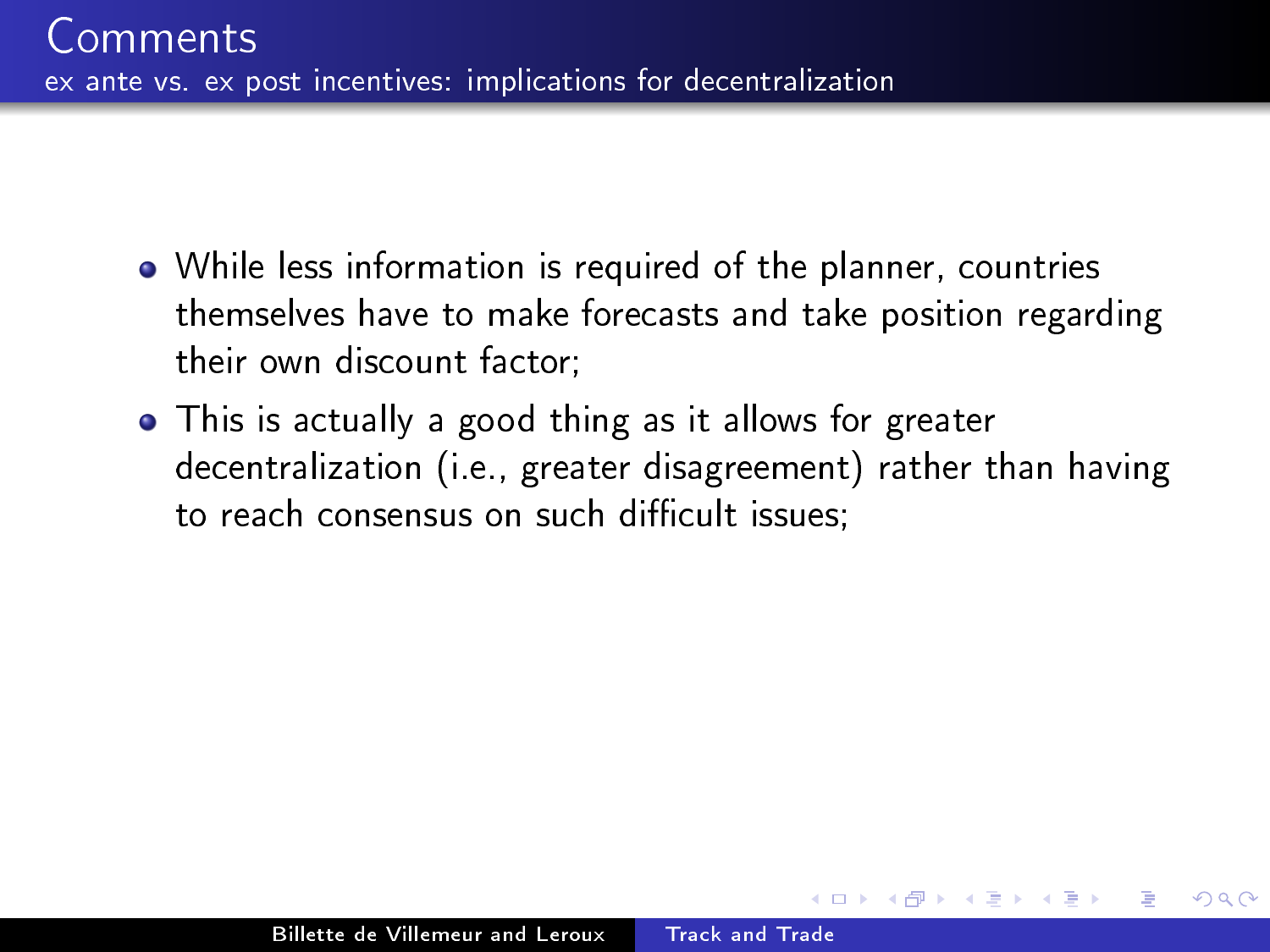- While less information is required of the planner, countries themselves have to make forecasts and take position regarding their own discount factor;
- This is actually a good thing as it allows for greater decentralization (i.e., greater disagreement) rather than having to reach consensus on such difficult issues;
- Decentralization can only be taken so far however: individuals and firms are too short lived;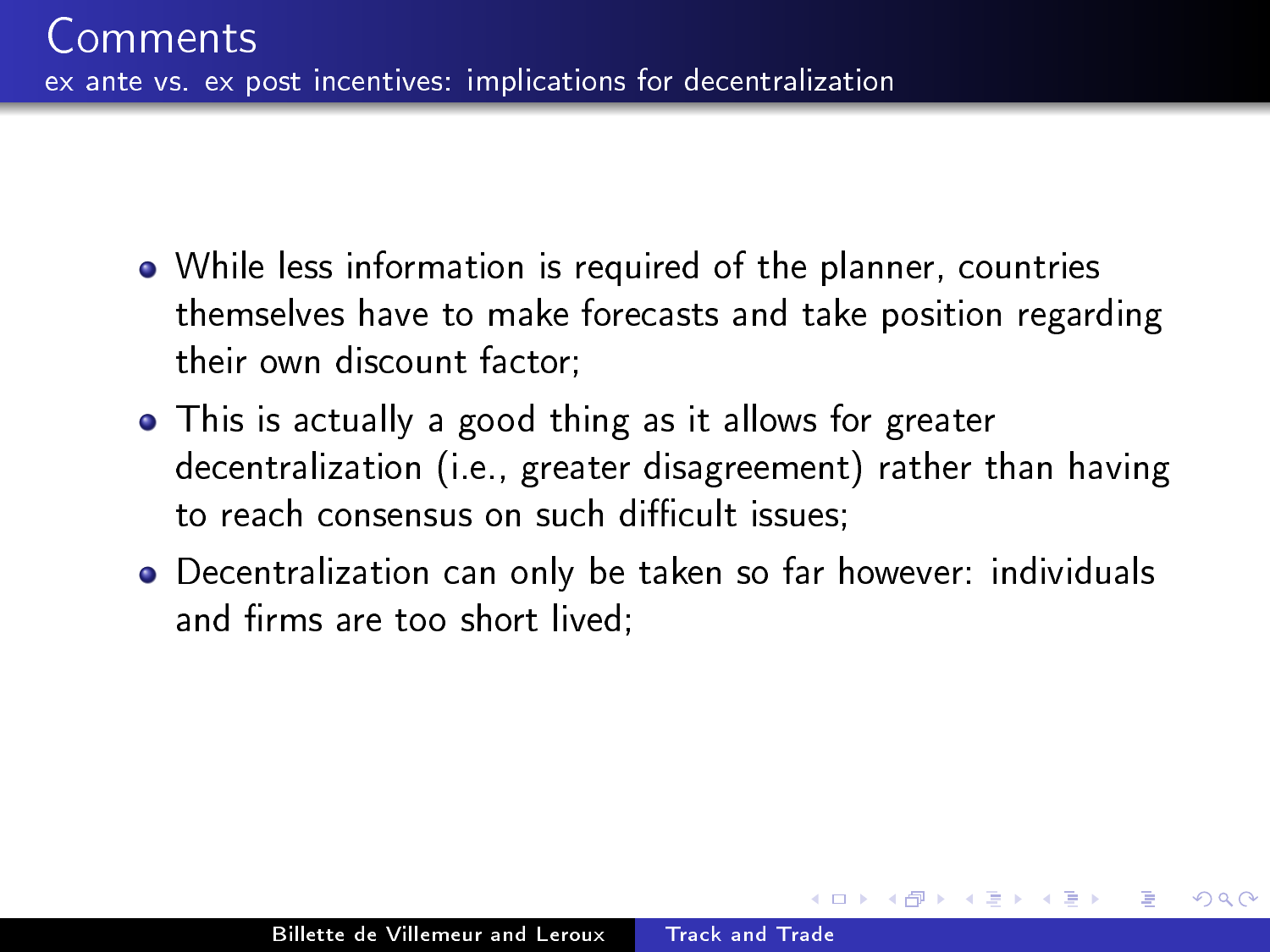- While less information is required of the planner, countries themselves have to make forecasts and take position regarding their own discount factor;
- This is actually a good thing as it allows for greater decentralization (i.e., greater disagreement) rather than having to reach consensus on such difficult issues;
- Decentralization can only be taken so far however: individuals and firms are too short lived;
- Nations are a much better scale: they are both long-lived and required to pay their debts.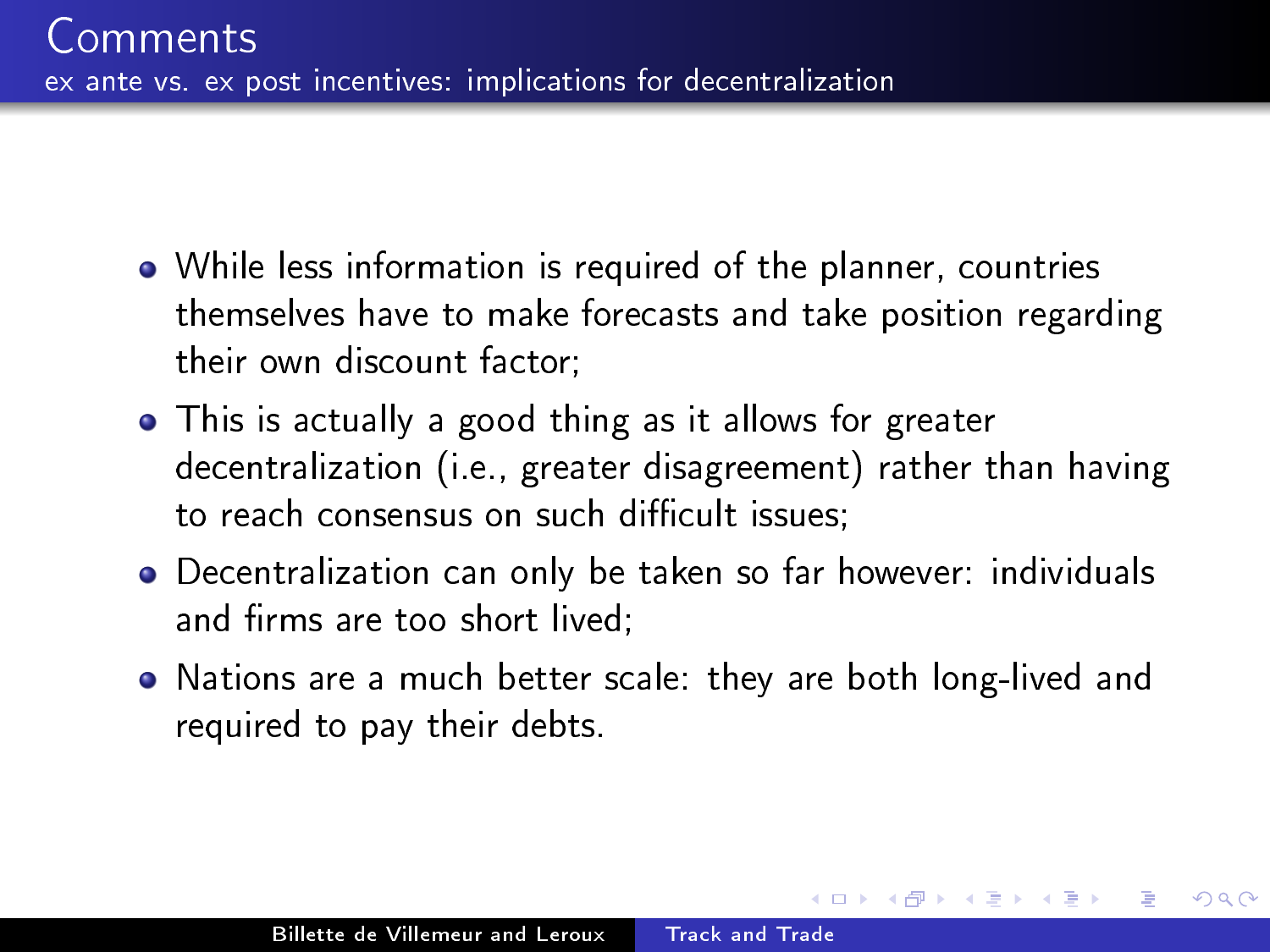In practice, countries may very well have different discount factors, and diverging forecasts, so that FOCs become:

$$
\frac{\partial B_t^i}{\partial X_t^i} = \mathbb{E}_t^i \left[ \sum_{s=t}^{+\infty} \left( \beta^i \gamma \right)^{s-t} \frac{\partial D_s}{\partial Z_s} \right].
$$

Heterogeneity yields trade opportunities:

- A market for debt leaves it to countries to determine how much debt they wish to hold based on their predictions of future climate change damage.
- Should opinions differ, we show that a single carbon price is obtained through trade.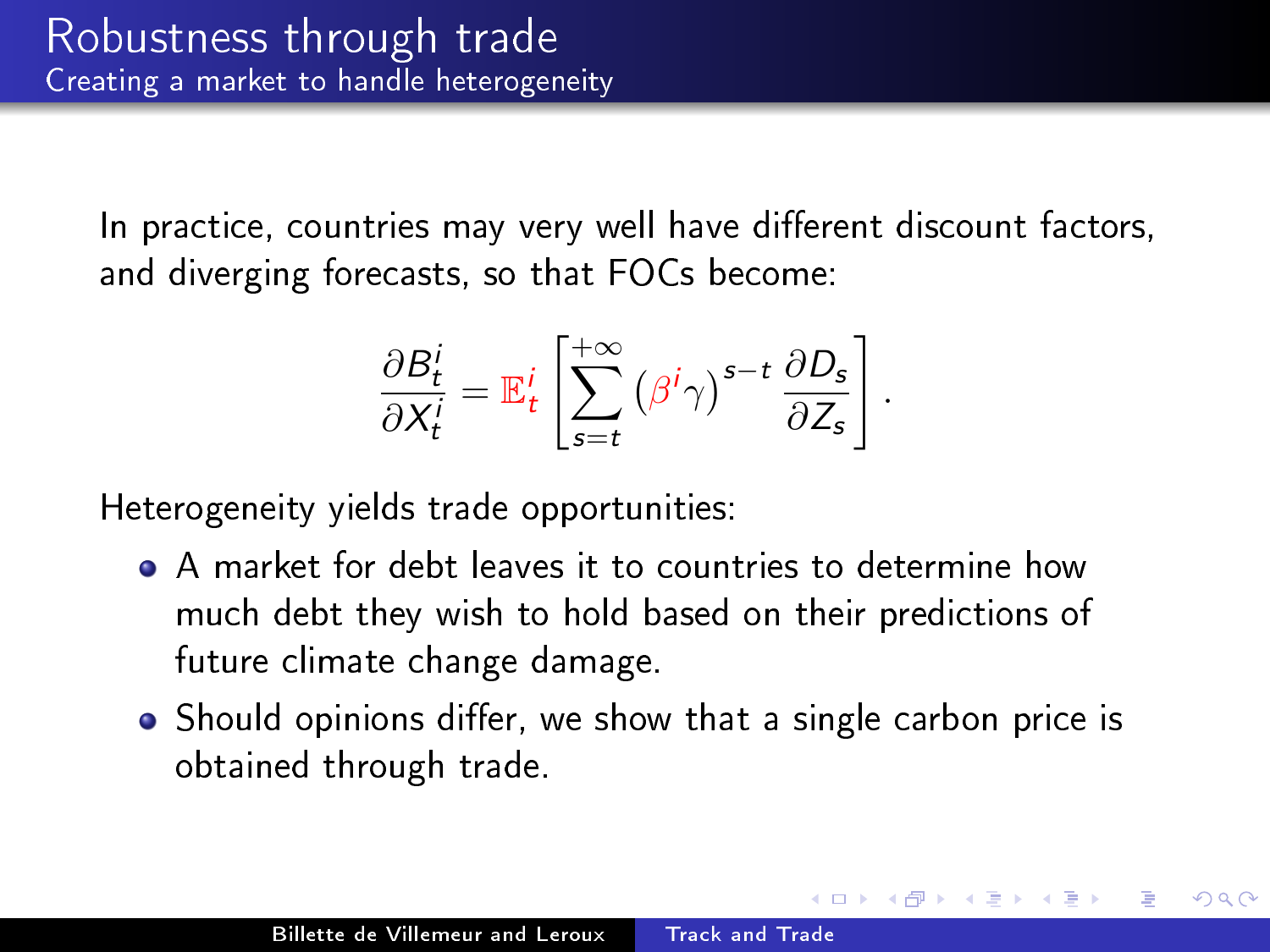### Proposition 3

With convex costs of holding debt, the tradable carbon liabilities scheme where the liability rule is  $\mu_t Z^i_t \mathbb{I}_t$  yields a unique carbon price.

Sketch of proof. Given a competitive market price,

- Countries with low expected discounted damage will choose to buy carbon liability (and be paid to do so);
- Countries with high expected damage will sell their liabilities (and pay the buyer);
- Possible corner solution where some countries with highest expected damage sell all their liabilities and choose to emit according to their own (strict) view of climate damage rather than the market price.

つくへ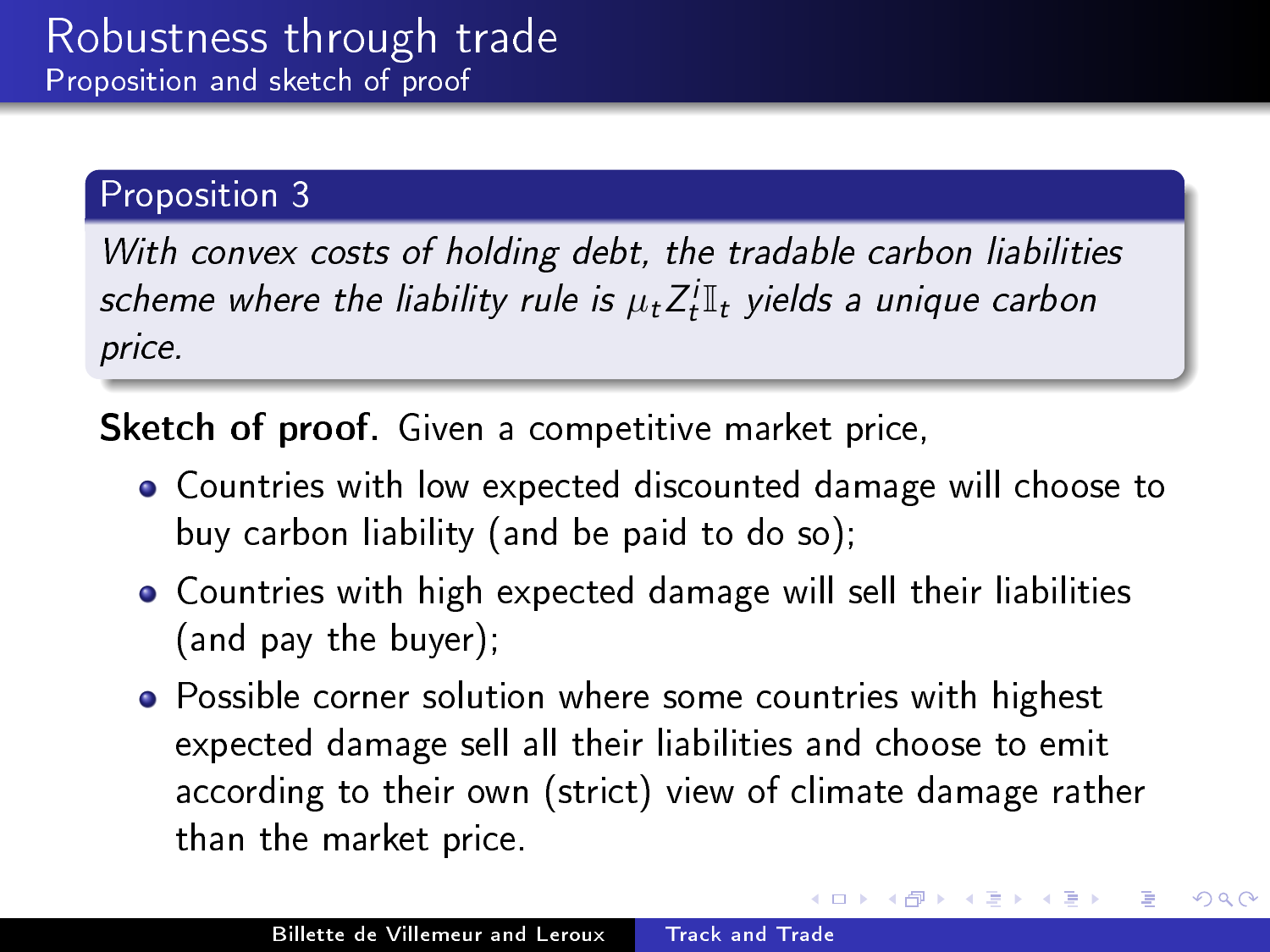- Carbon liabilities act as tradeable Arrow-Debreu-type securities that make markets complete, thus yielding allocative efficiency through decentralization.
- Moreover, the mechanism is immune to strategic manipulation both in the discount factor and in the expectations because the final allocation of debt is a competitive market outcome.

 $\Omega$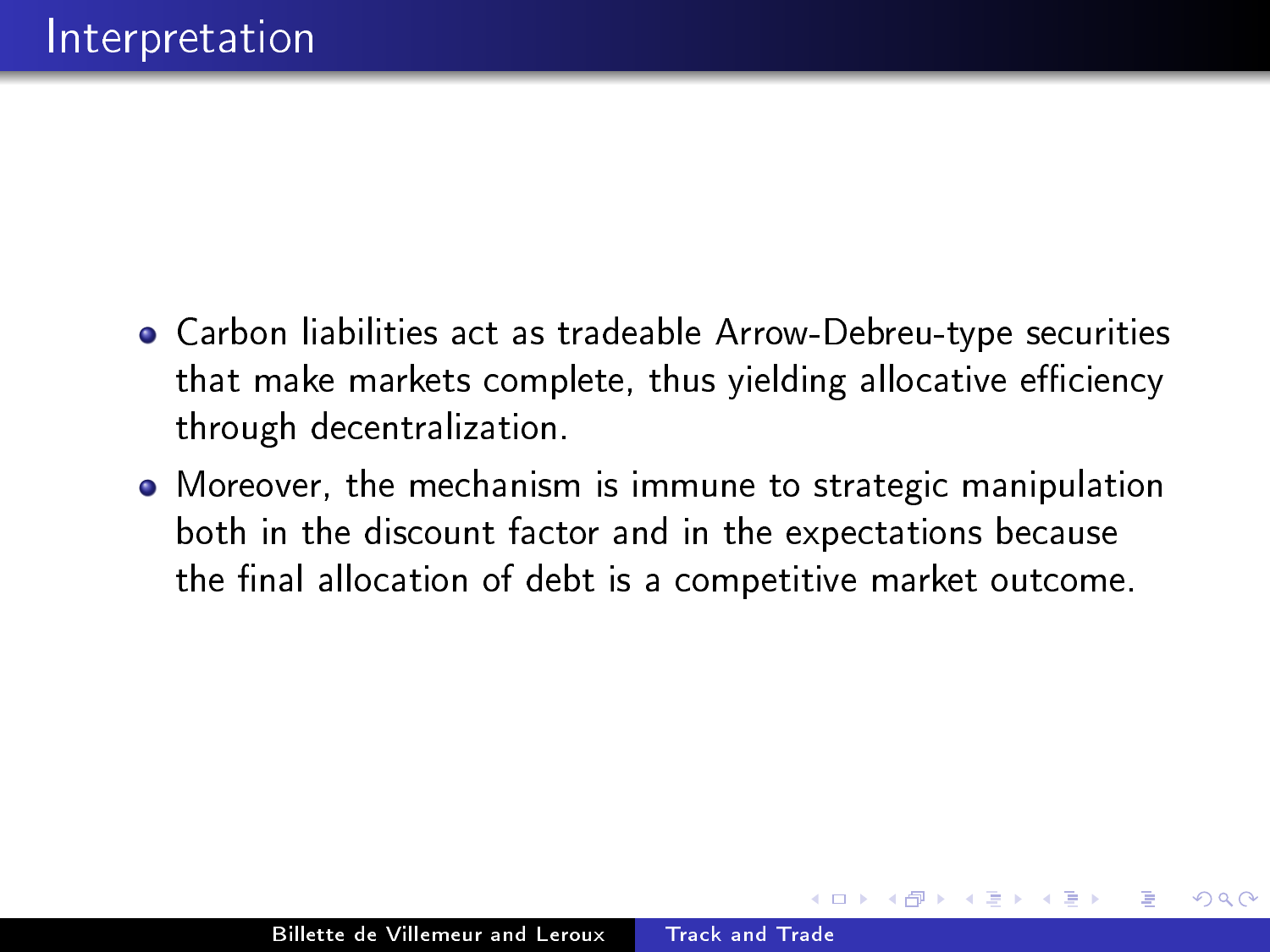- One drawback of the liability scheme is that countries face an increasing temptation to default on their accumulated carbon debt.
- On the other hand, a drawback of the carbon tax is that its adoption is costly up front. This is because it requires payments immediately for climate damage that may take decades or more to materialize.
- We show that the temptation to default on may be less severe than the current temptation to delay the tax indefinitely

ഹൈ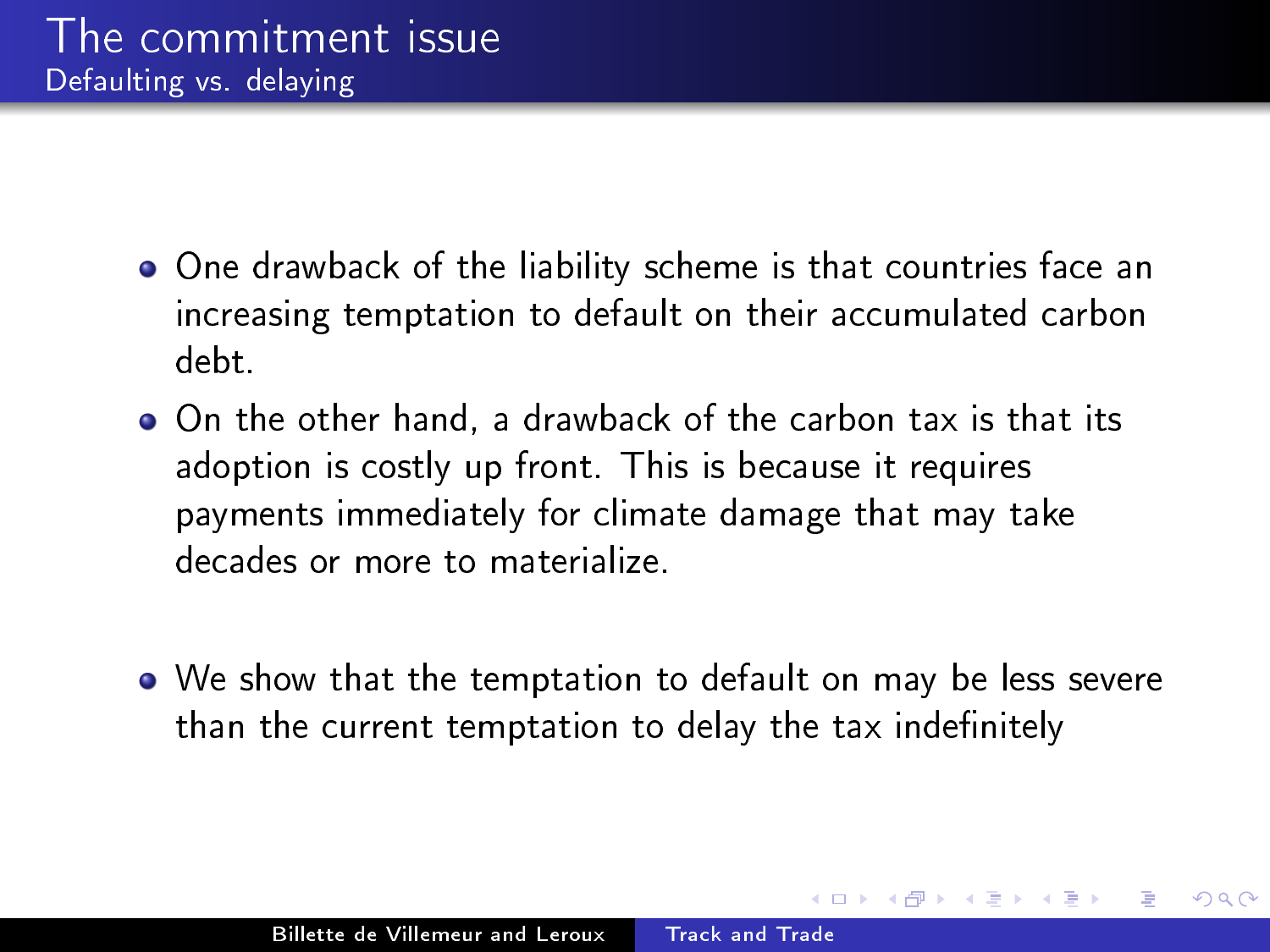The climate problem requires revisiting the Pigovian logic intertemporally.

 $\leftarrow$   $\Box$ 

**Sec.** 

 $299$ 

∍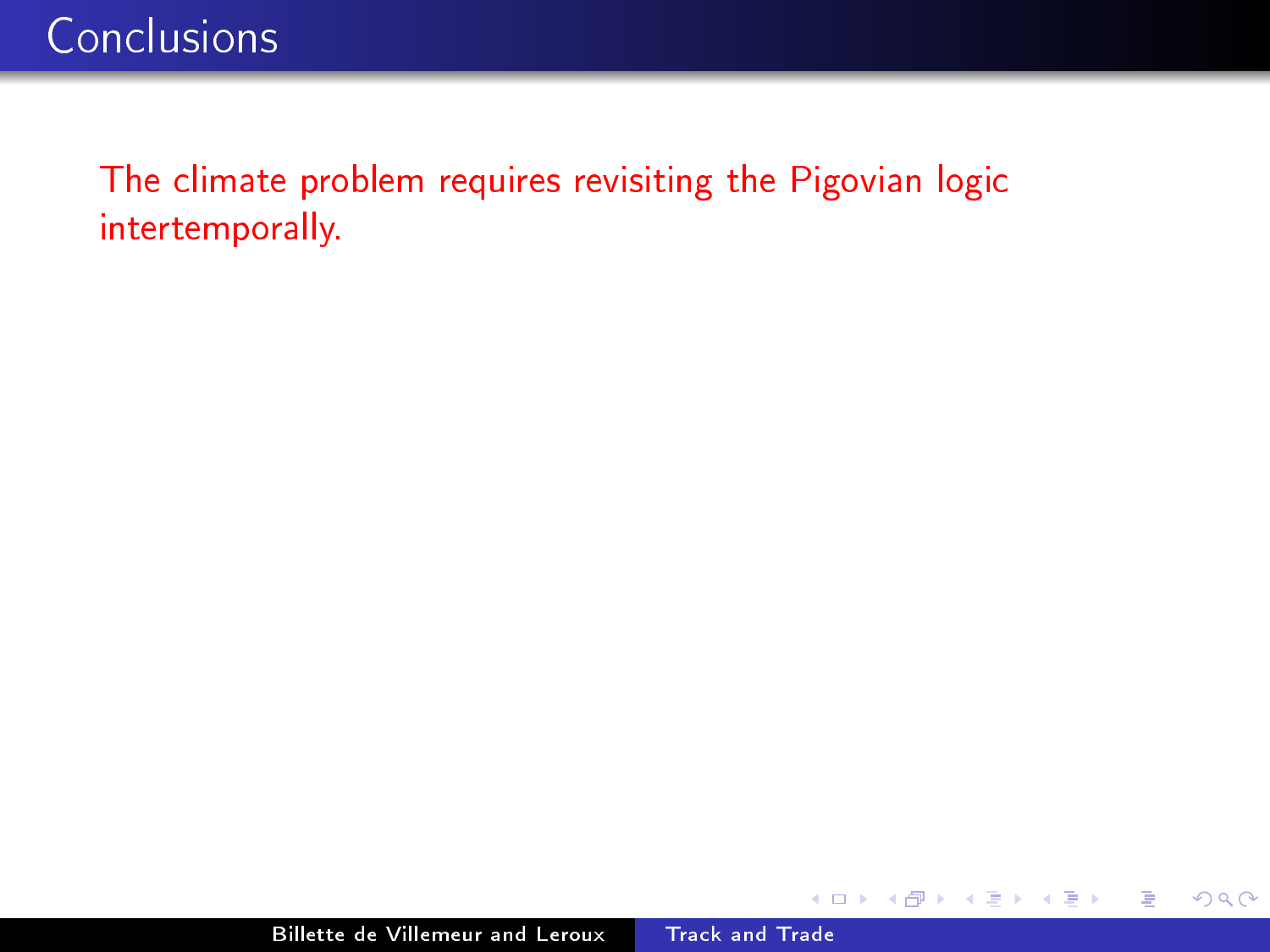The climate problem requires revisiting the Pigovian logic intertemporally.

A carbon liability scheme :

- leads to first-best emission patterns;
- is based only on observed data and on realized harm;
- **•** requires less information from the planner than an optimal carbon tax or cap-and-trade;
- allows for country heterogeneity in discount factors and beliefs about climate change.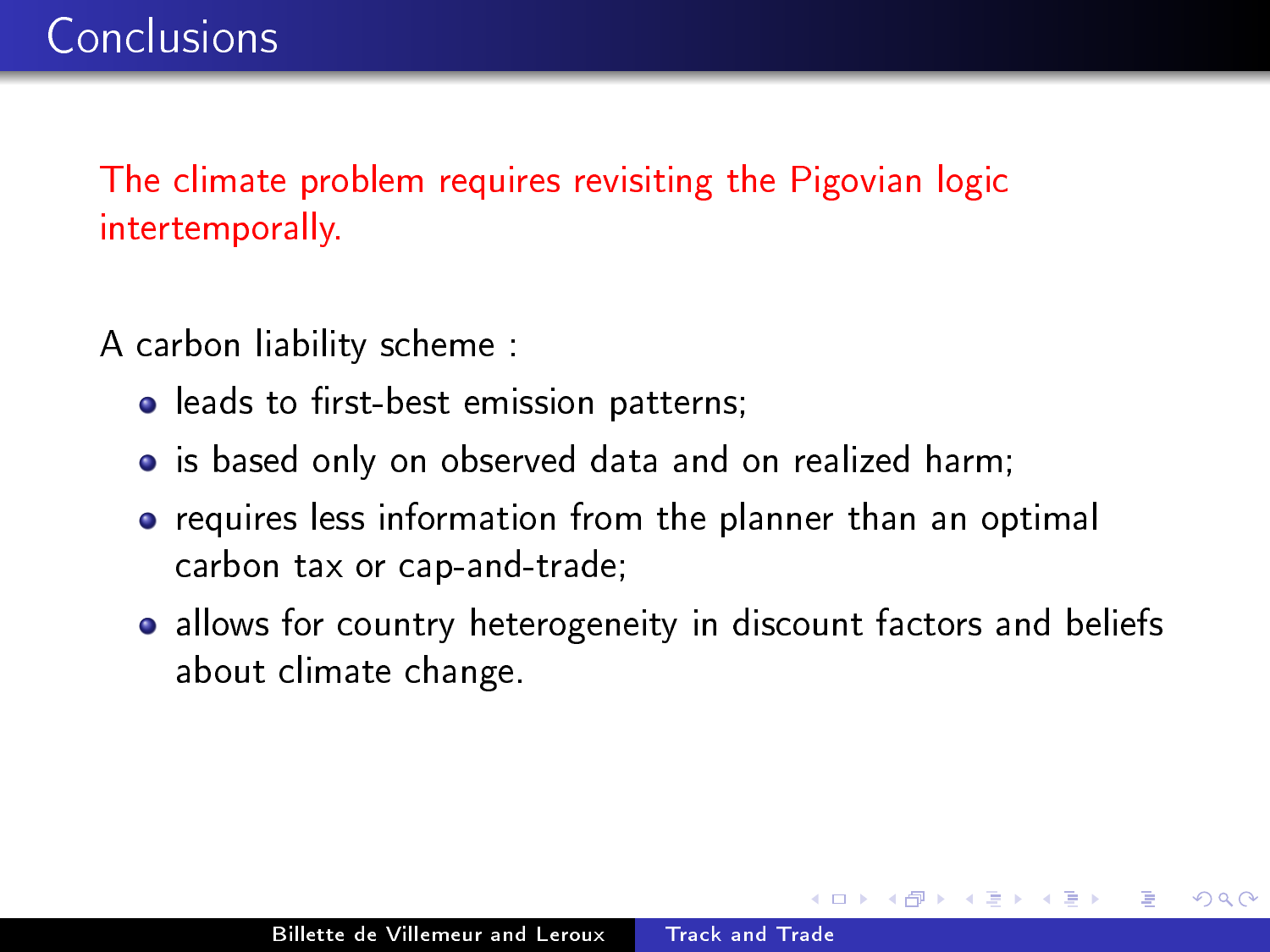The climate problem requires revisiting the Pigovian logic intertemporally.

A carbon liability scheme :

- leads to first-best emission patterns;
- is based only on observed data and on realized harm;
- **•** requires less information from the planner than an optimal carbon tax or cap-and-trade;
- allows for country heterogeneity in discount factors and beliefs about climate change.

つくへ

Highlights a tradeoff between participation and commitment.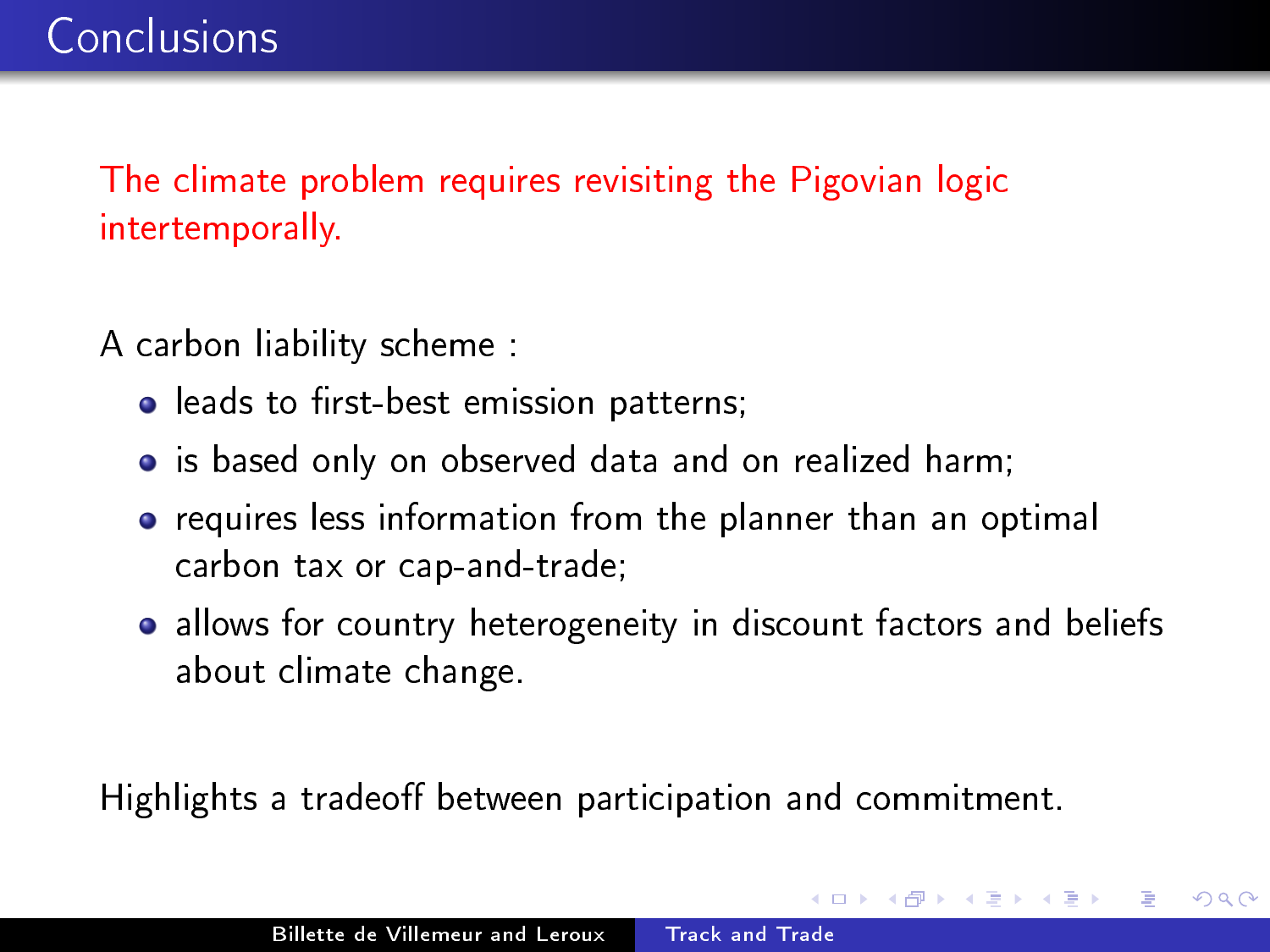## Operational feasibility:

Problem of attribution (information extraction)

## Normative reflection:

- Responsibility for risk or outcomes?
- Spatial redistribution (SJE 2011)

## Political feasibility:

- **•** Short-term policymakers
- Imperfectly competitive markets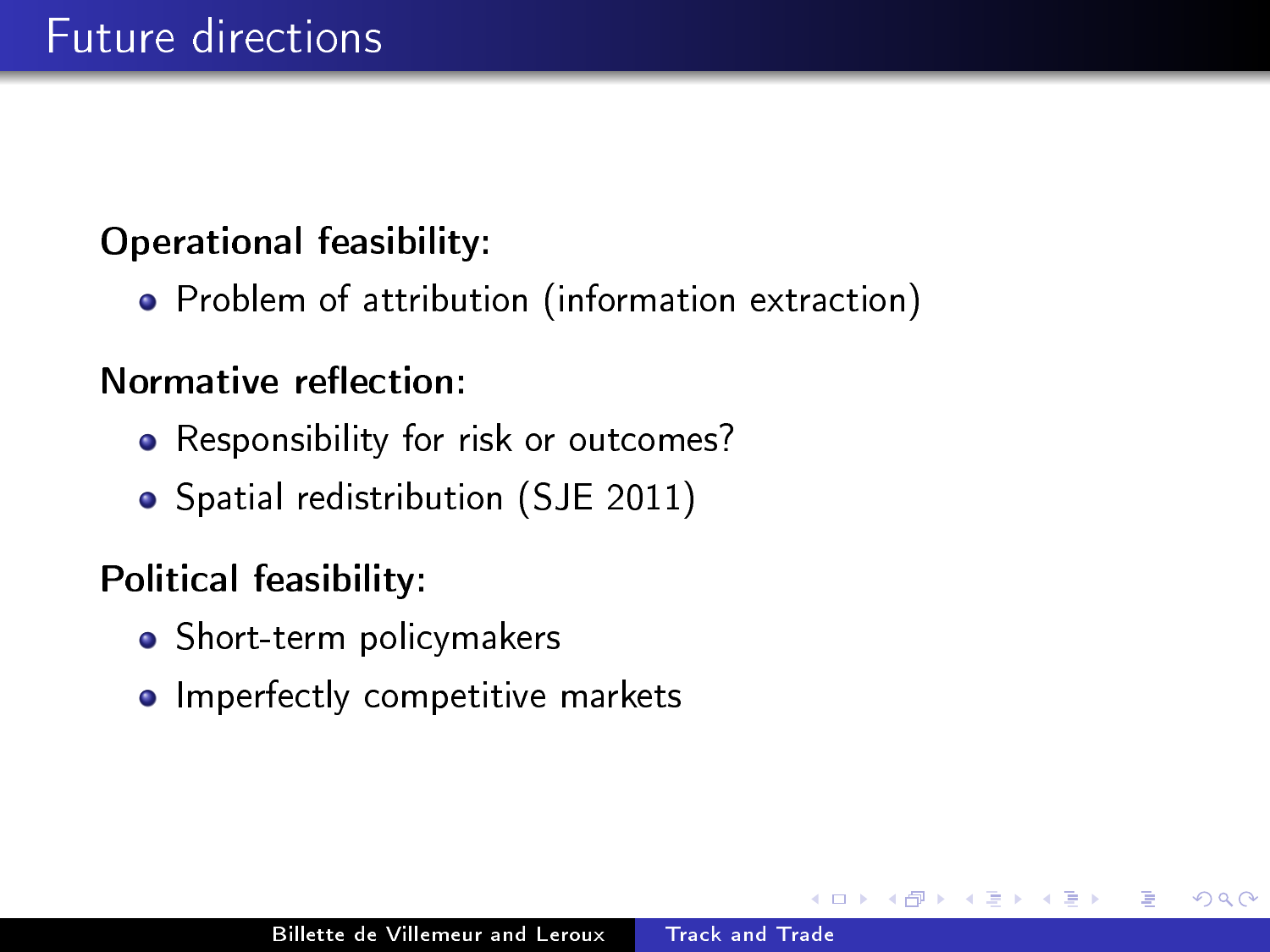#### Proposition 4

Defaulting on liability payments is more tempting than putting an end to a carbon tax:

$$
\Delta_{\text{liability},\mathcal{T}} - \Delta_{\text{tax},\mathcal{T}} = -(\gamma Z_{\mathcal{T}-1}^i) \tau_{\mathcal{T}} < 0,
$$

where  $\Delta_{\text{liability},\mathcal{T}}$  and  $\Delta_{\text{tax},\mathcal{T}}$  are the net costs of putting an end to each scheme.

Note: This comparison is an underestimate, as it does not account for the reputational costs of defaulting on debt.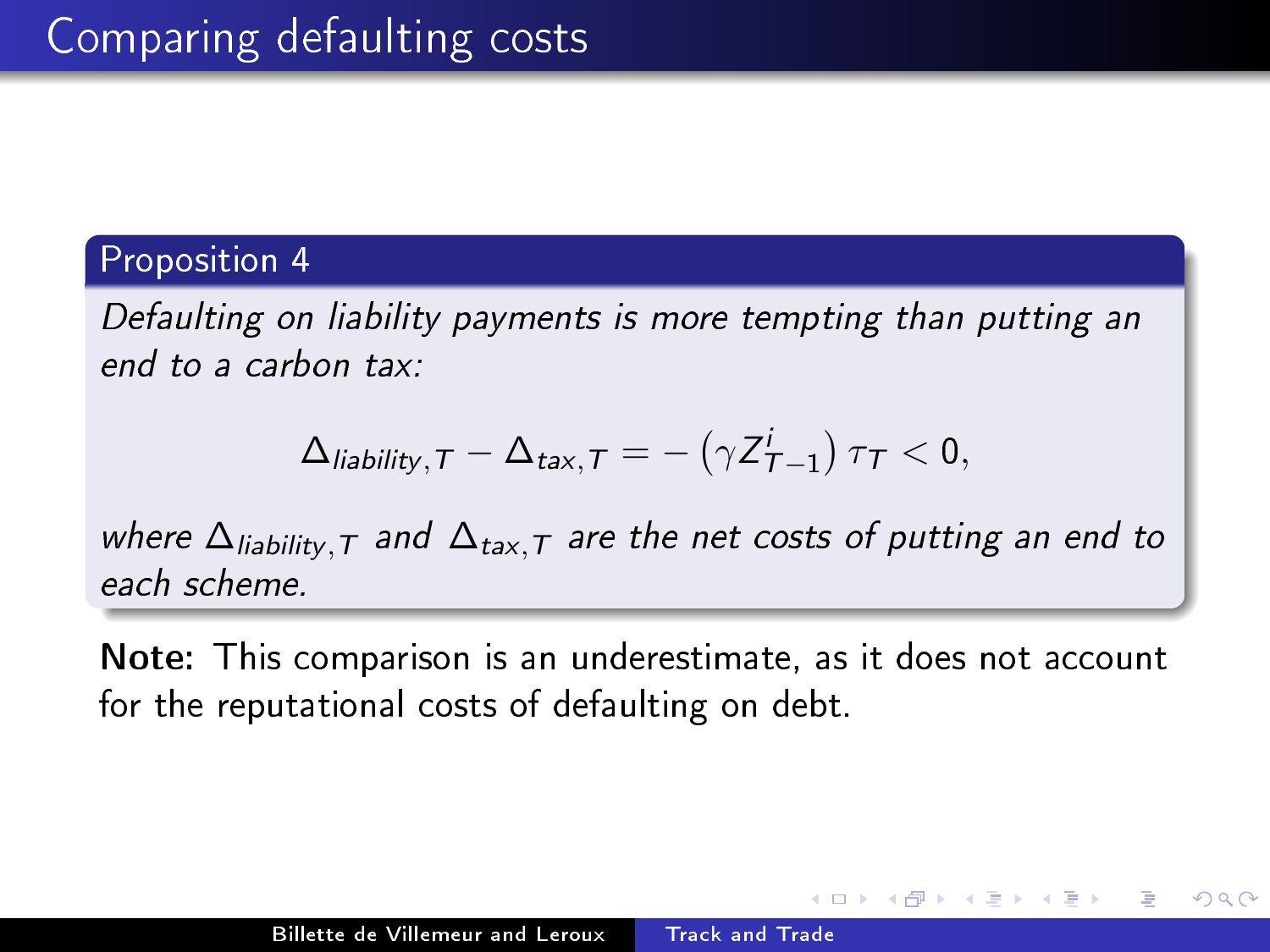### Proposition 5

A carbon liability scheme is less costly to adopt than a carbon tax. Comparing their net benefits over the first  $L$  periods yields:

$$
\Delta_{\text{liability-tax},L} = \beta^L \mathbb{E}_0 \left[ \tau_L Z_L^i \right] > 0.
$$

Note: Despite the  $\beta^L$  term, the difference is not necessarily small, even if L is large:

- If damage is a convex function of total stock, and if stock increases over time, the tax rate  $\tau_L$  increases with L.
- $\bullet$  Therefore, the size of the difference can even increase with L if  $\tau_{L+1}/\tau_L > 1/\beta$ . With discount factors close to one, this is a distinct possibility.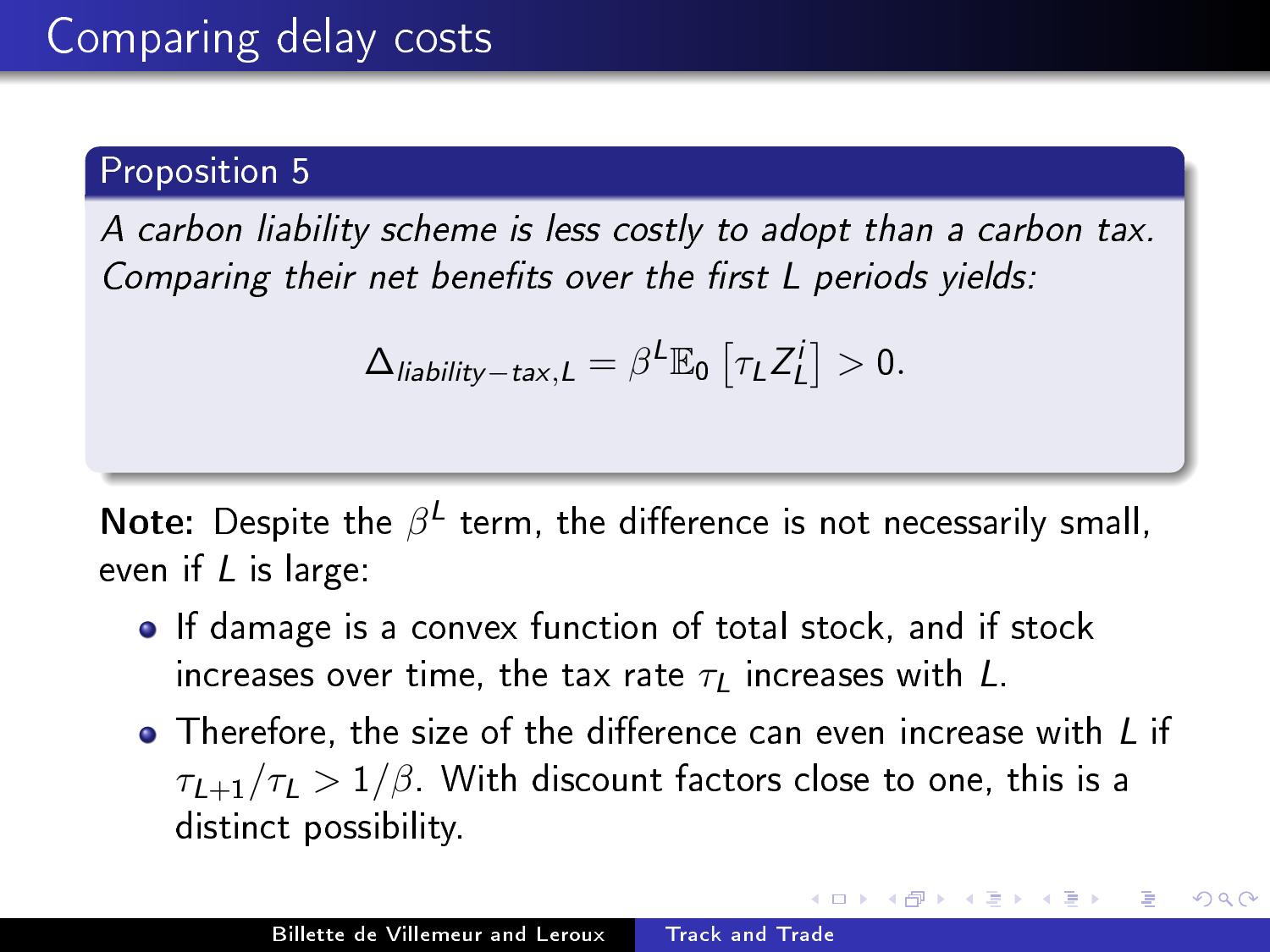- $\bullet$  Suppose  $D(Z_t) = \bar{D}(Z_t) + \varepsilon_t$  where all the uncertainty is contained in  $\varepsilon$ .
- Accordingly,  $\mu_t = \frac{\partial \bar{D_t}}{\partial Z_t}$  $\frac{\partial D_t}{\partial \mathsf{Z}_t}$  , debt does not depend on realized harm.

Modify liability payments to be

$$
\mu_t Z_t^i \mathbb{I}_t,
$$

where

$$
\mathbb{I}_t = \frac{D(Z_t)}{\bar{D}(Z_t)}.
$$

 $200$